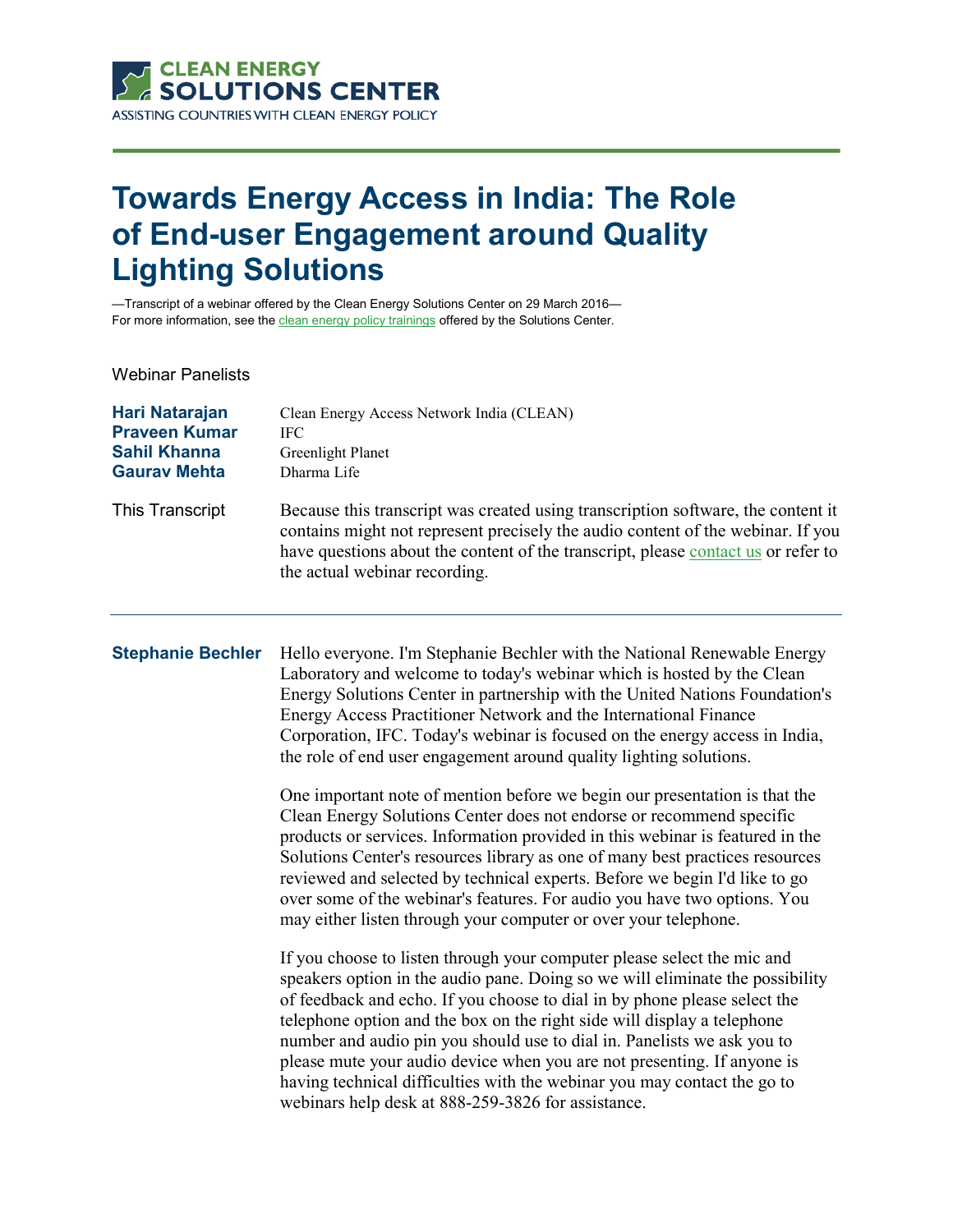If you would like to ask a question we ask that you use the questions pane where you may type in your question. If you are having difficulty viewing the materials through the webinar portal you will find PDF copies of the presentations at [cleanenergysolutions.org/training](https://cleanenergysolutions.org/training) and you may follow along as our speakers present. Also an audio recording and the presentations will be posted to the Solutions Center's training page within a few weeks and will be added to the Solutions [Center's YouTube channel](https://www.youtube.com/user/cleanenergypolicy) where you will find other informative webinars as well as video interviews with thought leaders on clean energy policy topics.

Today's webinar agenda is centered around the presentations for our guest panelists, Hari Natarajan, Praveen Kumar, Sahil Khanna, and Guarav Mehtas. These panelists have been kind enough to join us to showcase IFC's experience and lessons learned from the consumer awareness campaign titled Suryoday meaning sunrise on quality solar lighting which was implemented across more than 9,000 villages in the states of Bihar, Uttar Pradesh and Rajasthan.

Before our speakers begin their presentations I will provide a short informative overview of the Clean Energy Solutions Center's initiative. Then following the presentation we will have a question and answer session where Yasmin Erboy Ruff of the United Nations foundation will join the panelists and will address questions submitted by the audience. We will end with closing remarks and a brief survey.

This slide provides a bit of background in terms of how the Solutions Center came to be. The Solutions Center is one of 13 initiatives of the Clean Energy Ministerial that was launched in April of 2011 and is primarily led by Australia, the United States and other CEM partners. Outcomes of this unique initiative include support of developing countries and emerging economies through enhancement of resources on policies relating to energy access, no cost expert policy assistance and peer to peer learning and training tools such as the webinar you are attending today.

The Solutions Center has four primary goals. It serves as a clearinghouse of clean energy policy resources. It also serves to share policy best practices, data and analysis tools specific to clean energy policies and programs. The Solutions Center delivers dynamic services that enable expert assistance, learning and peer to peer sharing of experiences. And lastly the center fosters dialogue on emerging policy issues and innovation around the globe. A primary audience is energy policy makers and analysis from governments, technical organizations in all countries. But we also strive to engage with the private sector, NGOs and civil society.

A marquee feature of the Solutions Center provides a no cost expert policy assistance known as Ask an Expert. The Ask an Expert program has established a broad team of over 30 experts from around the globe who are available to provide remote policy advice and analysis to all countries at no cost. For example in the area of rural electrification we are very pleased to have , director in social transformation division of the energy and resources institute serving as one of our experts.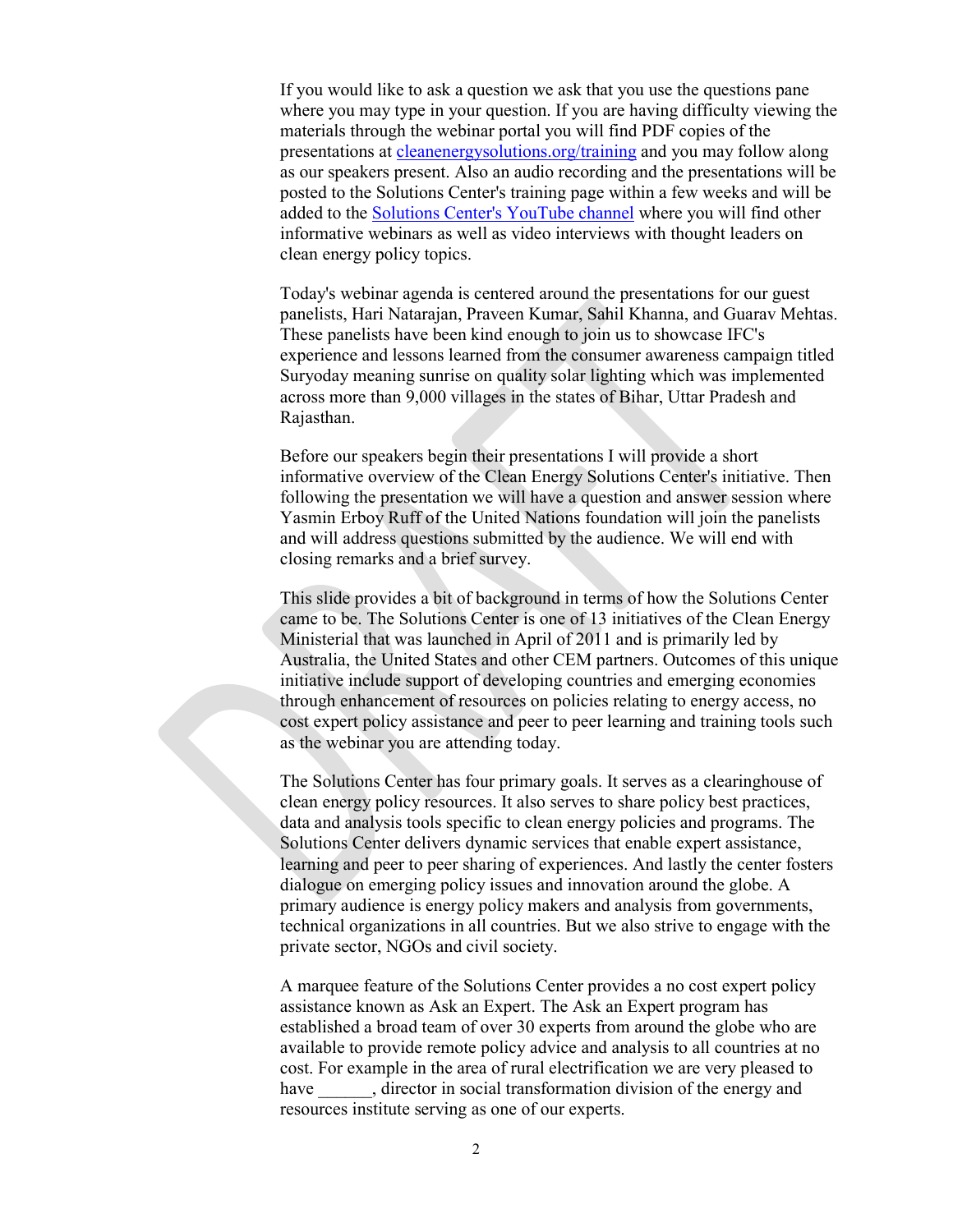|                          | If you have a need for policy assistance in rural electrification or any other<br>clean energy sector we encourage you to use this valuable service. Again the<br>assistance is provided free of charge. If you have a question for our experts<br>please submit it through our simple online form at the<br>cleanenergysolutioncenter.org/expert. Or to find out how to use the Ask an<br>Expert service, how it can benefit your work please contact Shawn Esterly<br>directly at sean.esterly@enrl.gov. We also invite you to spread the word<br>about the service to those in your networks and organizations. |
|--------------------------|--------------------------------------------------------------------------------------------------------------------------------------------------------------------------------------------------------------------------------------------------------------------------------------------------------------------------------------------------------------------------------------------------------------------------------------------------------------------------------------------------------------------------------------------------------------------------------------------------------------------|
|                          | Now I'd like to provide brief introductions for today's panelists. First up is<br>Hari Natarajan. Hari has recently been appointed the CEO of the Clean<br>Energy Access Network and will introduce the Energy Access Practitioner<br>Network and it's country affiliate CLEAN and provide opening remarks on<br>the state of energy access in India through the lens of CLEAN's membership<br>and work to date.                                                                                                                                                                                                   |
|                          | Following Hari we will hear from Praveen Kumar, a rural marketing expert<br>with the lighting Asia/India program for IFC. He'll provide an overview of<br>the consumer awareness campaign focusing on its objectives, design<br>and lesson learned about implementation and impact. After Praveen, Sahil<br>Khanna will present from Greenlight Planet. Sahil comes from the SMCG<br>background with two years of channel sales experience with Hindustan<br>Unilever Limited.                                                                                                                                     |
|                          | And our final speaker today is Guarav Mehtas and he's the founder and CEO<br>of Project Dharma, Gajam India Private Limited. He will share his lessons<br>learned from the consumer awareness campaign, particularly the importance<br>of establishing a distribution network as a precursor to the success of an<br>awareness campaign. And with those introductions I'd like to welcome Hari<br>to the webinar. Hari?                                                                                                                                                                                            |
| Hari Natarajan           | Yes.                                                                                                                                                                                                                                                                                                                                                                                                                                                                                                                                                                                                               |
| <b>Stephanie Bechler</b> | Oh wonderful.                                                                                                                                                                                                                                                                                                                                                                                                                                                                                                                                                                                                      |
| Hari Natarajan           | Good morning or good evening all depending on where you're signing on<br>from. Before we get to the meat of the discussion today I'm going to just take<br>a few minutes to talk about the state of the energy access in India. But before<br>I get to that let me first give you a brief introduction to the energy access<br>practitioner network as well as the—energy access practitioner network was<br>actually set up in 2011 in support of the SE for All initiative to catalyze<br>efforts to scale up energy access and achieve universal energy access to all by<br>2030.                               |
|                          | The practitioner network primarily supports market led decentralized energy<br>solutions for achieving energy access and it aims to do this by promoting new<br>technologies, individual financial solutions and new business models for<br>promoting energy access. It also plays a key role as a platform to convene the                                                                                                                                                                                                                                                                                         |

next a range of stakeholders around new partnerships. And last but not least it also hopes to facilitate the development and adoption of quality standards.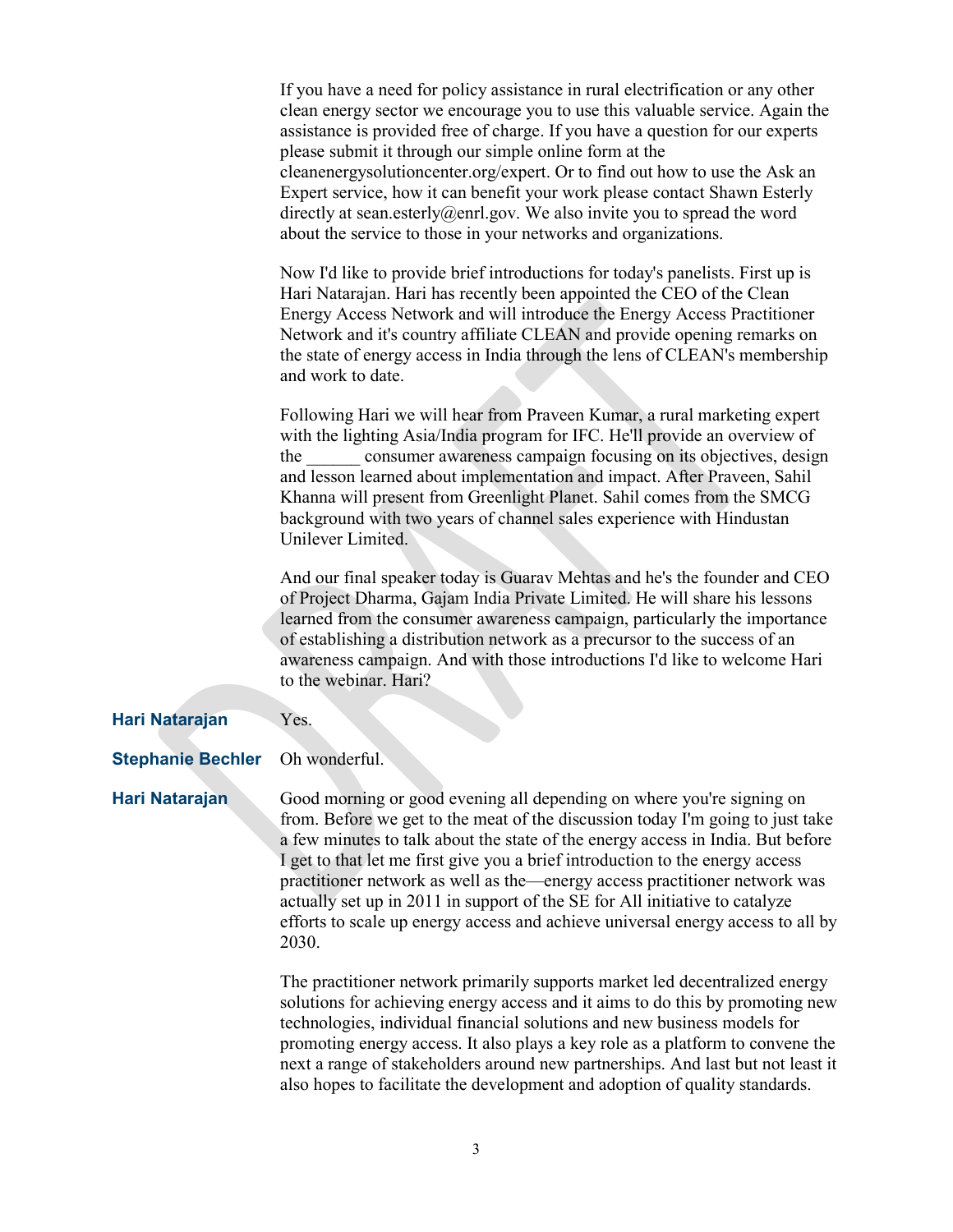The energy access practitioner network today has over 2,000 members which are based in 85 countries but are operating across 170 countries. And if you look at this small graphic you would see that more than 50 percent of these members actually come from the small and medium scale enterprises and another 28 percent come from international NGOs. Among the main services or for what practitioner network has been recognized for it's been a premier mechanism for convening a range of stakeholders around the SE for All partnership and discussing on the approach to universal access to energy for all by 2030.

And within this the energy access practitioner network has been recognized as the pack leader and is also the influencer behind two key focus areas, the energy for women and children's health initiative which looks at health clinic electrification through clean energy and the clean energy mini grid space which looks for expand the contribution of mini and microgrids for energy access. Over the last year across all the network members over 20 million people have been reached and clean energy products and services have been developed. Last but not least the energy access practitioner network is also associated closely with several humanitarian relief organizations such as the United Nations Health Commission for Refugees and also initiatives like the Safe Access to Fuels and Energy.

It's also working closely with the clean energy ministerial initiative such as the global lead program as well as the clean energy educational \_\_\_\_\_\_ initiative and obviously with also the clean energy Solutions Center under which this webinar is being hosted. EAPN is also influenced several financing initiative key among them being the use electrify initiative. But it's also been engaging with several other investment funds and has been aggregating the need for investment in this sector. One of the initiatives under this has been the investment directory that was developed about a year or so ago under which it is estimated that over \$1.3 billion is required in financing across a range of financial products and the focus primary need is to do the solar PV segment and also mini grids.

One of the many things that EAPN has been involved in is also being in touch with the [audio breaks up] and here I would like to talk a little about the Clean Energy Access Network which is a technology agnostic member driven network of energy enterprises operating in the United States and India. CLEAN aims to support, unify and grow the clean energy sector in India and again work towards the goal of universal energy access. CLEAN actually came about with 12 different organizations which are active in this space thinking of the need for a single body that represents the needs of the sector across the different stakeholders which are active in India.

And as I said CLEAN is technology agnostic and the key focus areas for CLEAN is around information and networking, skills and capacity building, technology standards and R&D and access to finance and policy and advocacy. CLEAN has been as a concept CLEAN has been discussed for about a couple of years now but it's a little over a year in operation on the ground, primarily because of support from USAID people foundation, \_\_\_\_\_\_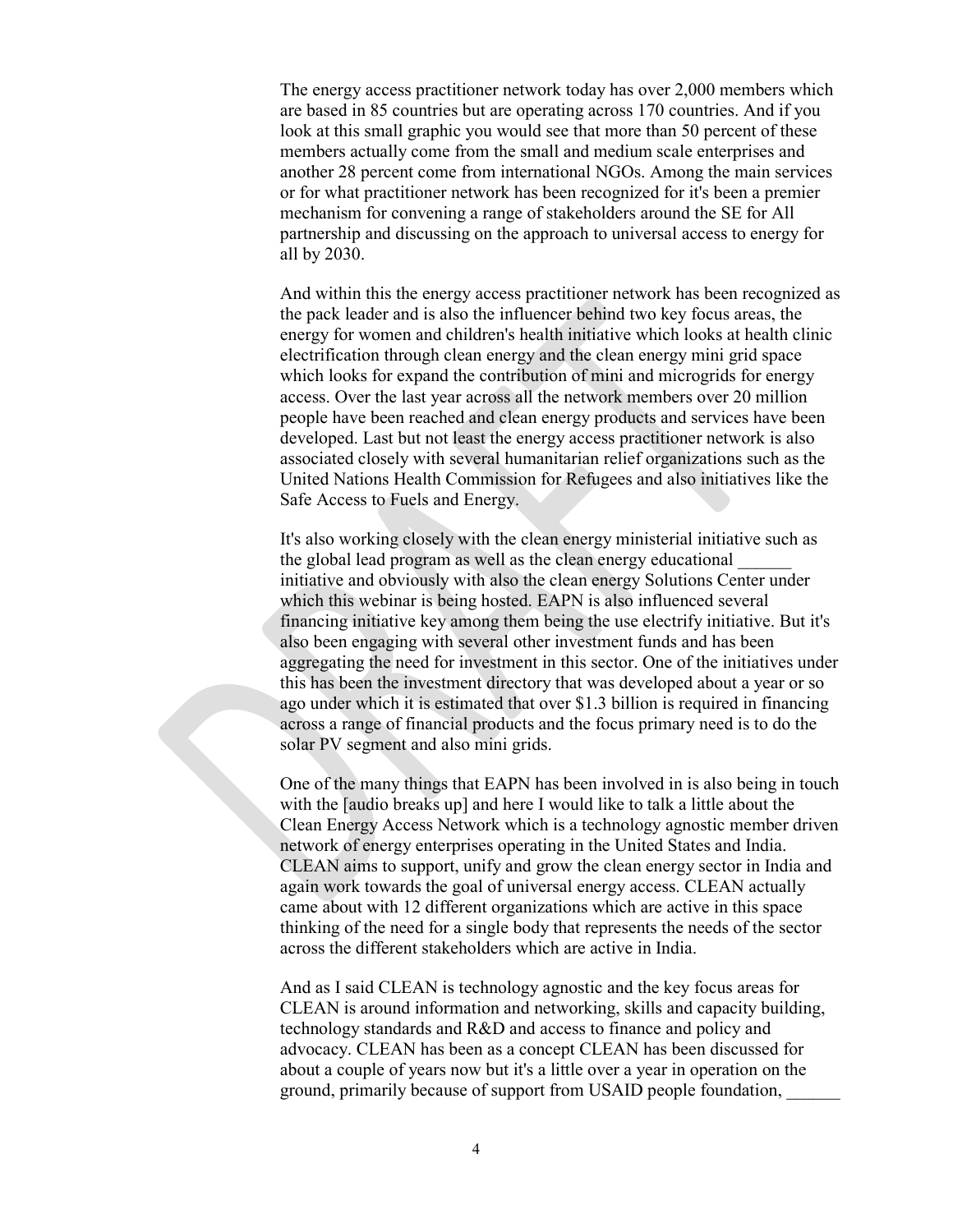foundation and \_\_\_\_\_\_. In the little over a year of operation CLEAN has already been seen as the global entity in the energies access space in India. And today CLEAN has 91 members representing the range of technologies and solutions for energy access and also fairly even spread across the country.

Now let me get into the discussion where I take you through briefly all the status of energy access in the country today. When you look at census 2011 data which is still a little dated, nearly 33 percent of the population does not have access to electricity in India and if you look at the country you would see that the northern and northeastern parts of India are actually worse off than the rest of the country. It is estimated even today that about 72 million houses are dependent on kerosene for as the primary source of lighting. When you look at the cooking space the challenge is even more stark. Almost 70 percent of the country is still depending on traditional fuels for cooking and suffer from the challenges of indoor air pollution. But since our discussion today is focused on lighting I'm not going to get into that too much today.

If you look at how the lighting and electrification market looks like in the recent light scheme and empty space you have four segments. You have basic lighting products. You have home lighting systems. You have mini grids and you have mini grids which look at lighting plus services which include entertainment and productive end user and we have a number of companies invested in each of these segments within the country today in India. Again since the focus of the discussion is going to be on lighting products I'm going to focus on the lighting products and home lighting system space in the next couple of slides.

If you look at the state of the market it is these two segments which are now in the growth stage whereas the mini grid space is still fairly recent and there's a lot of policy uncertainty. Although this is getting addressed now just in the recent days. Again if you look at how the markets look like, the lighting products is a very non-subsidy driven market which is growing extremely rapidly and I think we will talk a little bit more about that. The home lighting system is still driven through a partial subsidy which comes from the government of India. And the mini grid space especially around lighting you have both subsidy and non-subsidy models whereas the larger mini grids which provide surplus energy for end users require a fair amount of subsidy in one day.

Some of the recent policy developments in India. One of the main drivers of course is the government of India announced that they're going to look at 100 percent village electrification through the grid by May 2018. Now this may sound surprising given that we talked about off grid solution here. But there's an important discussion, distinction between village electrification and household electrification of India. Village electrification is actually over 90 percent in large parts of India but household electrification is still quite poor and therefore decentralized clean energy solutions still have a significant role to play at least over the next 15 to 20 years if not longer.

Another key driver in this market has been the overall solar PV space around the national solar mission which has an overall goal of 20 gigawatts which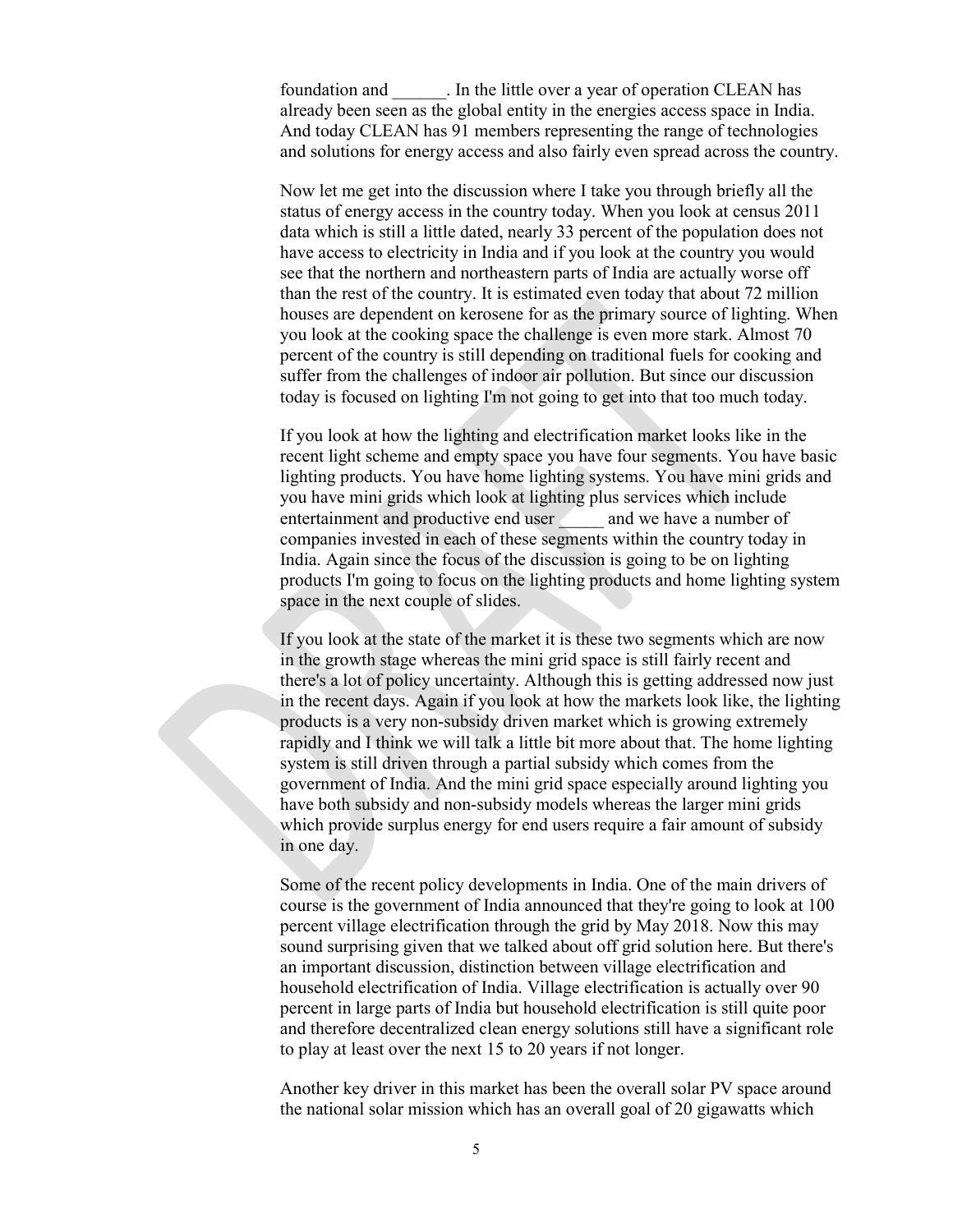was set in 2010. But it's now recently been raised to 100 gigawatts which includes 40 gigawatts of rooftop solar. More specifically within the, within the off grid space, the off grid solar PV lighting products have been supported through a government subsidy program which is there from 2011 till about March 2015. It was temporarily discontinued because of lack of funds but has now just come online about a week or so ago.

Under this key LED system up to 300 watt will be supported and systems which are less than 40 watt would receive a subsidy of 160 rupees per watt feet which is roughly about a little less than \$3.00 and systems that are greater than 40 watts would receive 100 rupees per watt feet which is roughly about \$1.50. Again the total annual subsidy budget is being set at about \$15 million which leaves the market somewhere, at least the subsidy market is estimated to be about 200,000 systems every year assuming an average of 50 watt systems going in the ground.

In the mini grid space just to give you an update just in the last month or so there have been several interesting developments. The government of India has finally recognized the important of mini grid based solutions and has started looking at the principles of interconnection and operation when the grid arrive as well and the principles of exit and compensation for standard assets when the grid arrives. And I think if these two issues are addressed then clearly and transparently the investment in this segment is likely to go up significantly and over the next couple of years likely to see significant activity in this space. Again even more recently one of the states has actually announced a mini grid policy and graph calculations and they decided just yesterday that they would go ahead and implement it, learn from the experience and then keep modifying the policy as required.

And coming to my last slide just looking at the solar lighting products and the home lighting system space if you look at the market IFC estimates that up to 2013 they were about 2 million solar lanterns and 1 million solar home systems which had been sold. And GOGLA estimates in the period between January 2014 to about July 2015 an additional 2.9 million lighting products have been sold. The scheme itself talks about approximately 500,000 solar home lighting systems having been supported between 2011 and 2015.

Some of the key buyers to this market today are there is still a lack of a level playing field because kerosene is still subsidized, heavily subsidized and therefore solar doesn't often manage to compete with that in the space of subsidies. Further allowance government and nongovernment efforts focus on free distribution of products which also tend to disturb the market often. And most importantly and I think part of the discussion later today, there is a complete lack of standards and quality assurance and IFC has been doing some very good work over the last year and a half, two years in addressing this challenge and somewhere leading to that aspect there is a huge influx of imports, very cheap imports where again these are very non-sanitized but have penetrated the market in a big way mainly because of a very price conscious market. So I'm going to stop there and I'm happy to take questions at the end of the session where I'm now going to go back to Stephanie.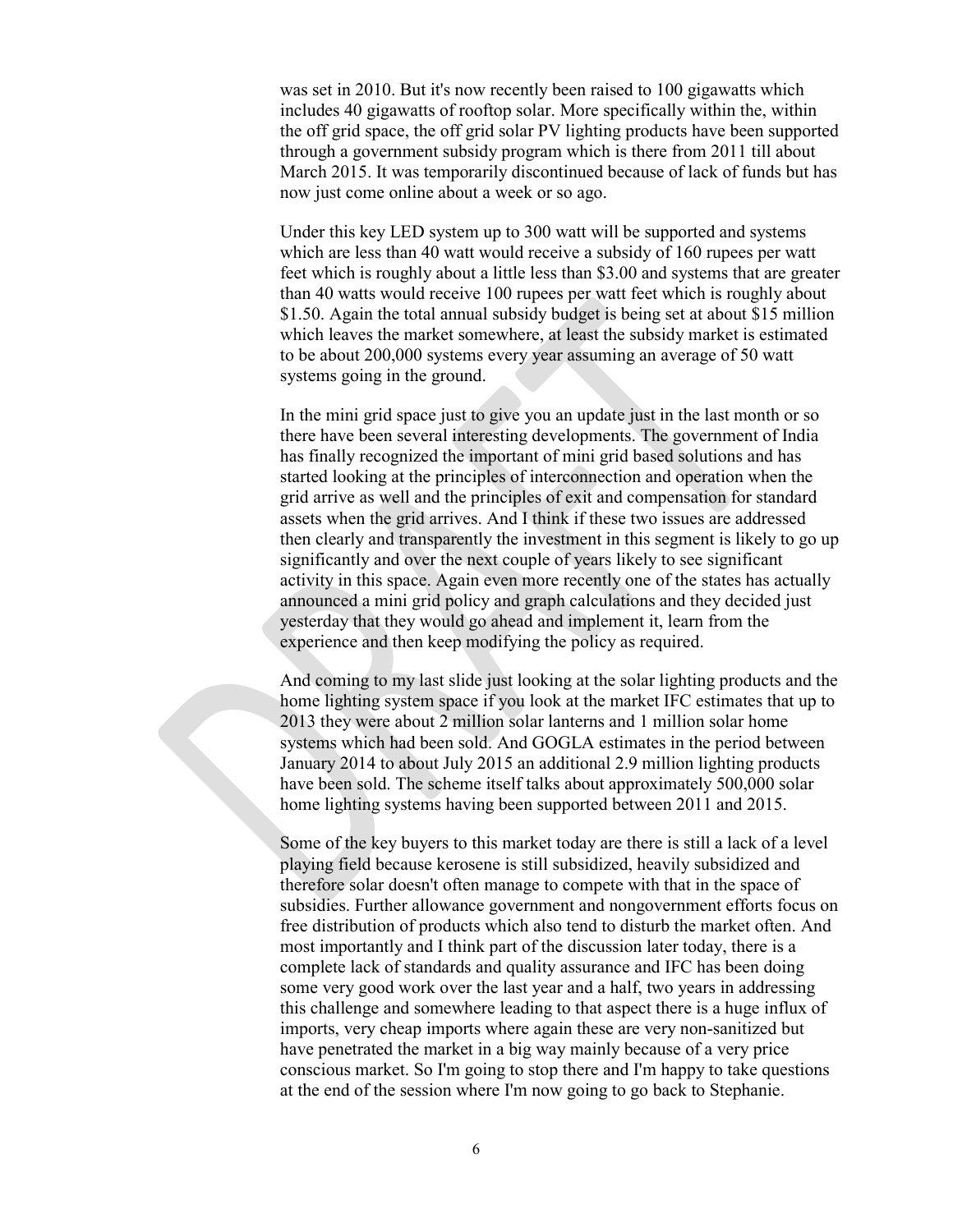**Stephanie Bechler** Great. Thank you so much Hari. Up next we have Praveen Kumar. Praveen?

**Praveen Kumar** Hi.

**Stephanie Bechler** Hi. Wonderful. That looks great.

**Praveen Kumar** Ok. A very good evening and warm welcome to all the attendants of the webinar. This program comes to you from and part of the IFC lighting initiative available to you, learnings from the lighting Asia/India's consumer awareness campaign. So what's going to happen over the next 15 minutes or so I'll be taking you through what has been one of the largest clean energy consumer awareness campaigns across India for sure. And it is very interesting of other conflicts experiment in the end user engagement space. I actually feel a little strange saying this now to take you through in the next 15 minutes because we ran for months and months this campaign on the ground and before that preparing it and it was just on the ground who request to see this campaign and it was a wonderful experience.

> But then I'll try to at least share a little bit of the same feeling here in the next 15 minutes or so. And I'm sure it will be of great interest to practitioners and stakeholders working in this field. So a little bit about our nation itself around this program and the campaign. So as most of you will be aware I have since started the World Bank Group and it was a group of private enterprises and countries across the globe who was the cause of the and shared prosperity. It is their largest global development decision focused exclusively on private sector. So that's about the mission itself.

> Coming to the lighting is showing the program of IFC. The program is actually designed to sort of promote modern off grid lighting products in the market which are products like for example the solar home systems, the lanterns and individual mini grid connections. Now what actually happened in the program that before the program in the pre-implementation studies it suggested that a lot of barriers to adoption of this category and the products. And these barriers could be things like distribution challenges, market knowledge, awareness among consumers. And the program was designed to sort of address these barriers as it went along.

> So if you see the logos here, these are the associates of clients which are partnered and which are part of this program. And there are 12 in all. Eight of them are the manufacturing associates and there are four which are the solution associates. So these are clients are sort of part of IFC's Lighting Asia/India program. Now as we've spoken with the barriers that we saw in the market in the pre-implementation stage and the key pillars, these are the key pillars of the program which are sort of designed to address these barriers.

And what are these five pillars? So the first pillar that you see is the quality assurance pillar. Then we have the market information, access to finance, business support and finally consumer awareness. Quality assurance itself means that there is a quality standard that the World Bank Group has developed and this assurance, quality assurance framework has been adopted by the international electrical technical commission and this is the quality of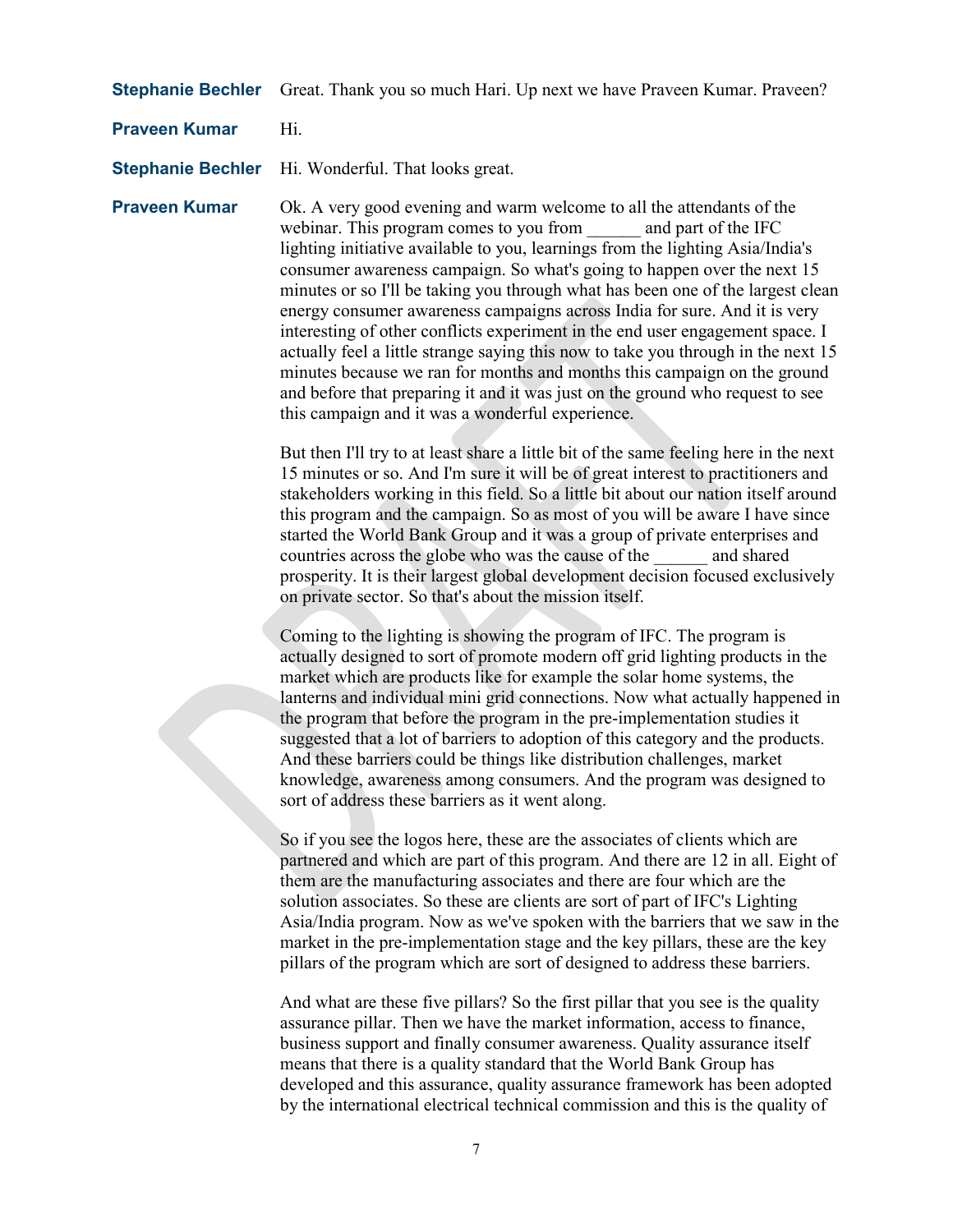the product that is used to build the program. So what it really means is that if there is a client which has products which needs to come to the market through this program is actually needs to get the product tested in one of the labs which is across including one now in India and only when it has sort of gone through the test can enter the program.

So the first and the foremost sort of the pillar or you could say the base was quality assurance program. The next pillar as we see is marketing information. Now marketing information really means that it is on ground data reports that we did the research we developed. There was the consumer preference report. So all the standard data was there taken from the ground which could help all the clients to sort of get into the market and this program. So the second most important pillar is market information.

The third pillar is access to finance. Now access to finance basically means helping clients to connect with financial institutions for both enterprise as well as consumer financial solutions. Then we have business support. Business support is—this one isn't just—this is not a general kind of support. This was more one to one where it was things like business strategy, training needs, looking at the distribution connects or planning further plans. So in that sense—so in that sense what really happened was that we sort of worked one on one with clients and for example there is a plant called frontier markets in where there was a total business strategy support given to the client. Training support was given to them online and the plan to continue. So all these one to one relationships really help the client to move forward in their business and excel because of these interactions and support.

Of course the final pillar is the consumer awareness pillar. Now this is the most visible piece of the entire, all the five pillars because this was on the ground and there's a huge market so this—so the consumer awareness campaign has only one to three states, not the entire country and 31 districts across UP, Bihar and Rajasthan. So what these pillars have really done is to address the barriers that we just spoke about and this was designed in a way that the barriers for the clients to introduce productivity would be made simpler. And this also has a logic like you have a good product first and then you get into a proper on ground kind of strategy based on market information and then you create awareness to take this forward. So it is all looped into one to these five pillars.

Now let's do the barrier to the campaign itself. Now the first and the foremost sort of important thing to note here is because this campaign was going into large parts of India and in three states of the third and the 9,000 villages how many campaigns would one see when one goes to such a large area, 9,000 villages each of about 5,000 to 10,000 population. So what really was needed was one combining sort of factor so a brand name or an entity was given to the campaign. And for the name they came up with is some ways and that founded center of the entire campaign and the program. And around this was the entire sort of media which was built.

So this was a multimedia approach that was taken. So there was radio for example which was used and along with radio there was static media and the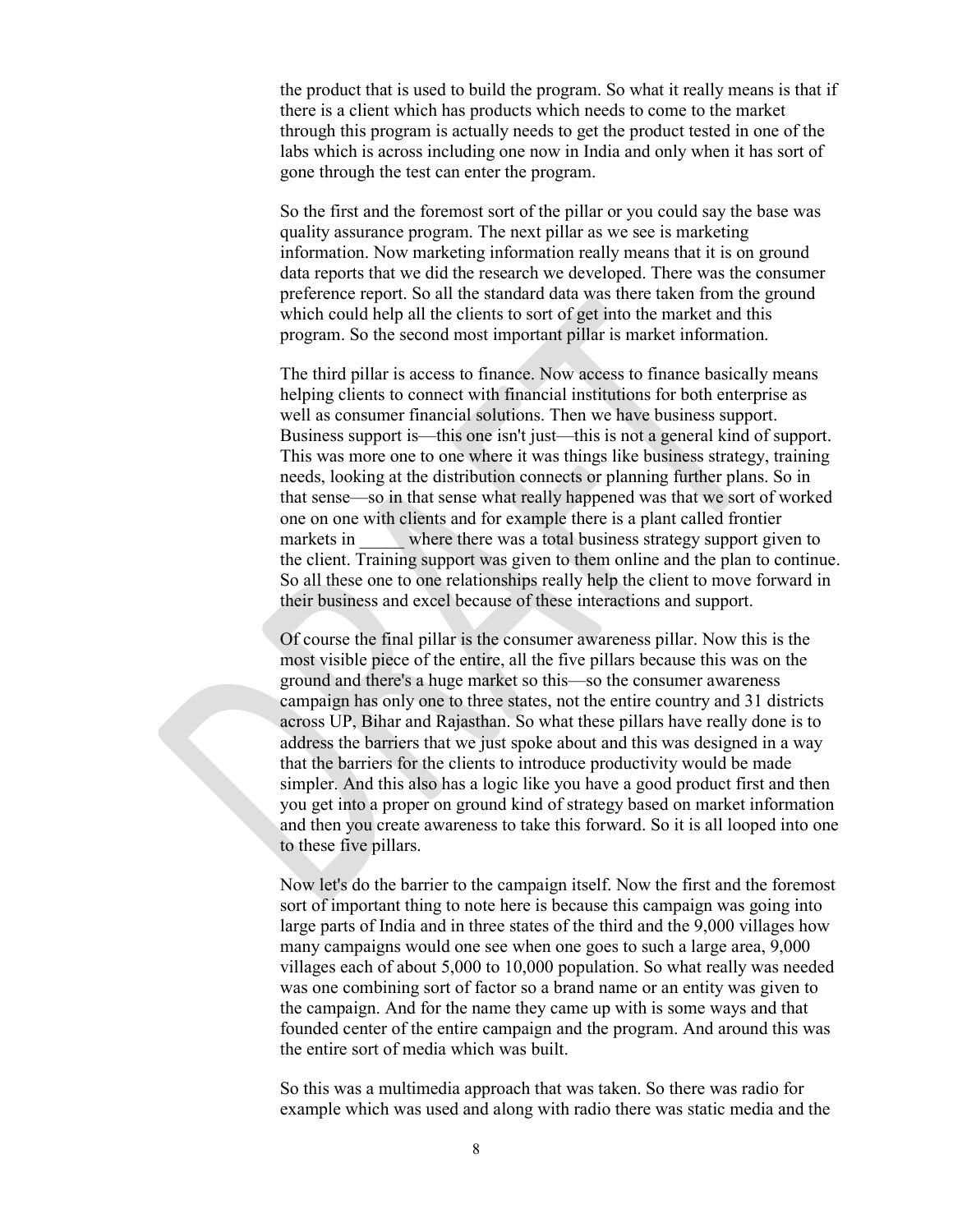village outreach which was the main component of the campaign. And this was of course supported with a call center and then also deed management which was sort of feedback all the information that was coming from the ground. So the most important thing to note here is that our entity or brand name or sort of a name to identify the campaign also large scale is important because it actually helps to take it across and for people to sort of relate to it. And then of course to gather the information from the ground and support it. In all this, the entire designing of this approach, the marketing agency of IFC has a big role to play and they're helping designing the entire sort of strategy for the campaign.

Now why do we need this campaign? I mean why do we need consumer awareness and an end user campaign like this with the other campaign. What is the need and relevance for this? So relevancy, the need of course and the relevance comes from the data itself. If we see today and also earlier Hari was speaking about the market penetration itself is very low. So in India it was 5 to 7 percent and in Kenya it was 10 to 12 percent. And therefore it is a very big market which is something out there for this product category. In terms of awareness again we see that there is awareness missing among the consumers as well as the distributors or the sellers of a product.

Now when we talk about awareness actually there are two kinds of awareness that is missing. One was that the people are not aware of the category itself and the second of course is if they're aware what is the right product to buy. So that is—for example there are market spoilages that is happening in consumers cannot really differentiate between our good product and not so good product. So the right kind of information is also necessary. And finally we felt that distribution is very important. A supply chain and distribution is actually a precursor to any kind of awareness campaign and therefore the relevance of these kind of campaigns is also not just for reaching the consumer but also reaching the supply chain and the distribution network.

And therefore we see that this was a tool sort of which was designed to explore and create new distribution and built the capabilities in the marketplace to sort of pave the clients forward with new distribution linkages. Therefore it was not a campaign which was focused only on awareness creation for the consumer which generally such kind of consumer awareness campaigns are but also addressed the distribution challenge in the market. I think that's sort of a new approach that was taken and that was really important that was tied to this campaign.

Now in terms of supply chain I'd quickly like to mention one thing that again in Rajasthan we saw case where entirely new sort of women group of sellers was sort of created with the help of the NGO partner which was a new experiment created in this category and the women were actually sort of taking the role of sales women and going out in the market. So they're both consumers of the product itself as well as becoming sellers of our product. So that was one such example of an experiment which we did and it actually worked in the marketplace.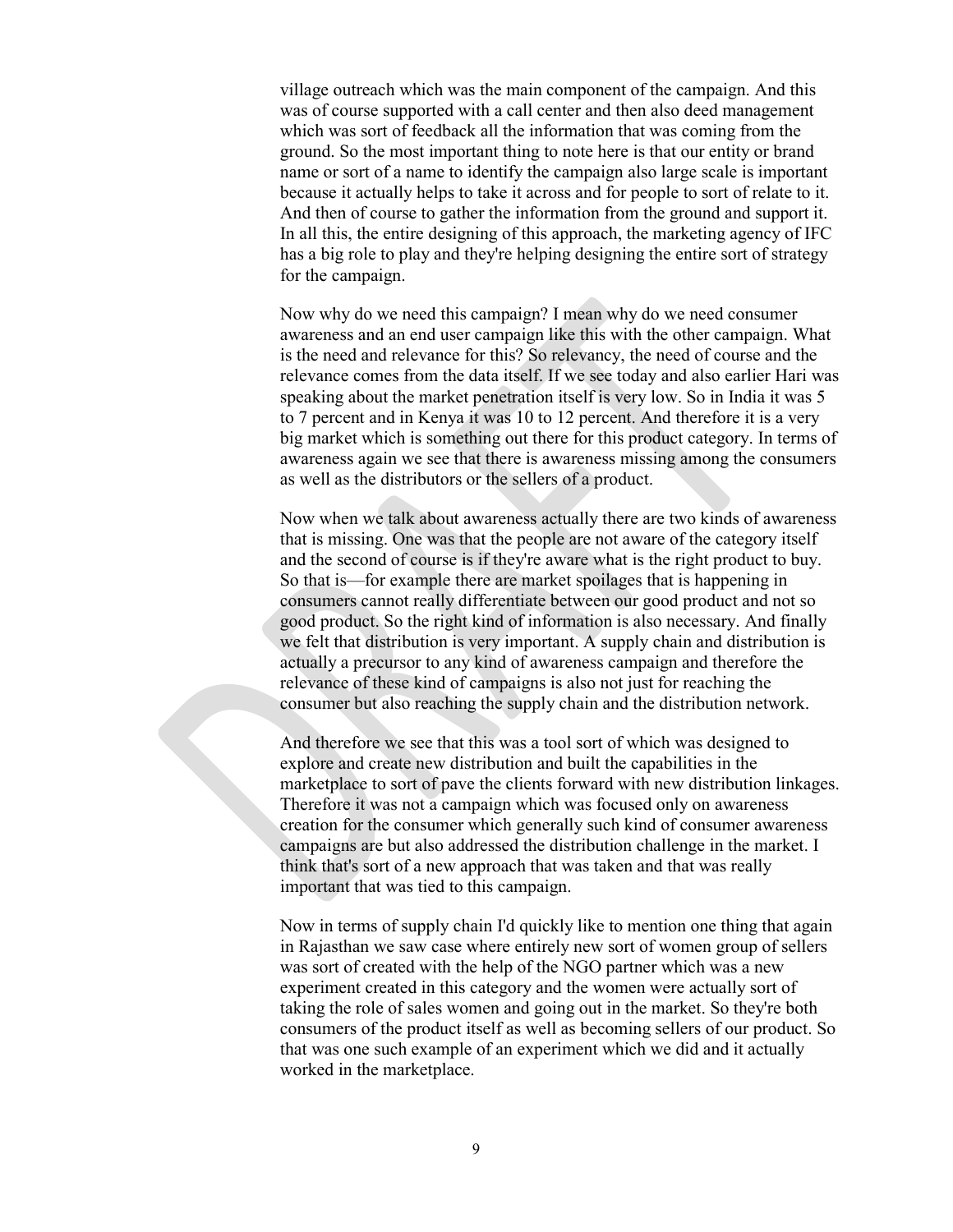Now this slide is very important because this talks about the entire strategy of how the campaign was designed and sort of executed on the ground. So what we see here are the four Is, the integrated campaign design, inclusive and interactive, insightful and impact. Now when we talk about the integration basically what we mean here is that all kind of again the same things like we talk about marketing media. So all kinds of media was there to address all the people. So it was the use of above the line media like radio and the static media as well as the local line activities like \_\_\_\_\_.

So two things happened here. We tried to integrate all kinds of target groups of customers and then to recreate the same sort of impact of the here we sort of followed it up with the call center and feet on the street. It was inclusive and interactive again because it was taken care of that all the sort of needs of the people on the ground will be taken into consideration when examining the campaign. Many women, children retailers and key opinion leaders were all addressed but the engagement component was part of the campaign so in sort of village people could actually go, pick up a light which was displayed on the van and take it to a dark room and see it for themselves. So it was very interactive in that sense, games, quizzes. All that was done on the ground was actually very touch and feel so that people could actually be part of the whole campaign itself.

It was insightful because clear cut communication and messaging was given. For example financial tool was used to tell them that how long will it take for the lamp to pay back the amount they are spending on kerosene and how many months equal to that amount will we even be receiving back in terms of not paying because of using solar lights. So how will it pay back for itself? And finally the impact, so there was an audit done, pre and post audit which sort of took care of the impact of the campaign. Now I'm quickly showing here some of the photographs from the field which tells us exactly how the campaign looked like and I think this would sort of give you a feel as to whatever I've been saying as of now and how the campaign actually unfolded on the ground. So we can see the van now and activities here.

Quickly some numbers, so I spoke about the van campaign which was on the ground. So there were about 2,821 of them, van shows and there were 200,000 people attended. The women group meetings were about 2,370 and about 56,000 women attended the meetings. The campaign in 244 schools with 15,000 students attending it and the story writing competition and it was all done again in very interactive manner. And 26,000 retailers were placed in the 9,000 villages that the campaign went to. Quickly on the audit findings what you see here is the reach, efficacy and effectiveness has really gone up.

But two important things to tell you here. One is awareness which has gone up from 18 to 36 percent which actually means that the people who are aware of something who are good quality light rarely knew what it meant and knowledge which has gone from 25 to 60 percent. Now this is very important because knowledge actually means that afterwards when they were asked that what the quality, good quality means they actually said the same things that the campaign wanted to tell them. That means there is a warranty on the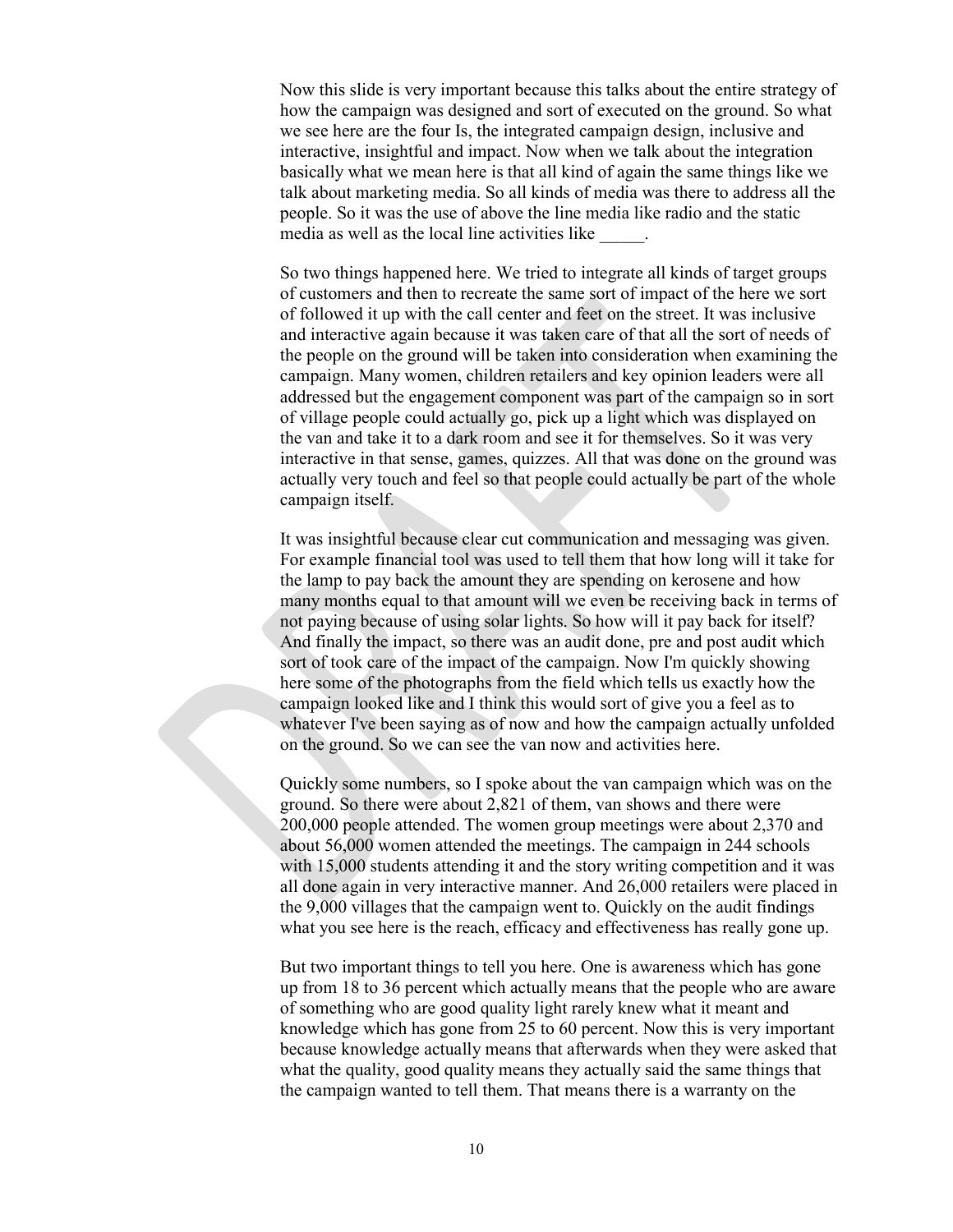product, it has been tested for three months or more and it is a good quality light. So the quality actually had a sort of face to the phrases that were normally used. That was the kind of post audit results that we found.

Lessons, a campaign mounted on such a large scale obviously will have a lot of lessons. But we like to speak about three main learnings. One is that there should be an attempt to bring things together whether it is a partnership of sort of organizations or learnings. So there should be approach to sort of go together into the market with as many program minded I would say stakeholders as possible. That is very, very important. Second I would say learning very important among all of the learnings that you see here, the distribution linkage is very important. It has to be in place because awareness has no meaning unless there is a distribution linkage. That was a real challenge and it still is a challenge so that needs to be set up while this whole thing is happening. Of course there is a need to train the supply chain to that extent. But it's trying. Distribution itself is important.

And I would say the third most important learning of all these learnings is to create sort of new experiments and offshoots. For example, we saw that the clients actually needed a lot of support in terms of \_\_\_\_\_\_ to sort of connect them with the open market distributors and retailers. There was an event which was conducted at partner in one of the states that we had out of the three states. And there were more than 80 participants who came and they sort of attended the program. They interacted with the clients and there were linkages built. And I'm sure the clients have actually gone ahead and worked with some of the distributors on the ground to sell the product. So I think this is really important partnership so work together, do the distribution bid before you start off the awareness campaign. And finally try and do new things and do things which will directly benefit the people who are with you and the campaign so your clients.

Finally this, although this was a social sort of message campaign the main stream organizations sort of organized this and the campaign has won four awards in some key categories. There is a video link that is mentioned here and it will give—once you have the presentation you can go to the link. Please have a look at that. So you can go and actually watch the videos that were parts of the film to show to the consumers. You can watch the video and also the film that has gone with the awards. I would really like to thank all attendees of the webinar and also the UN foundation for giving us the support. Please feel free to get in touch with us on any of these ideas. Please get in touch with us for any more inquiries that you would like to have on the consumer event, solar electric awareness campaign. Thank you.

| <b>Stephanie Bechler</b> Thank you so much Praveen. That was wonderful. Next up we have Sahil |
|-----------------------------------------------------------------------------------------------|
| Khanna from Greenlight Planet. Sahil?                                                         |

**Sahil Khanna** Yeah. Firstly, good morning and good evening to everyone who is a part of this webinar. Firstly, I'd like to congratulate IFC for holding such a great campaign. It was a great success and undoubtedly one of the biggest clean energy consumer awareness campaign that we've seen in India. So congratulations IFC for that. So the next ten minutes I am going to just run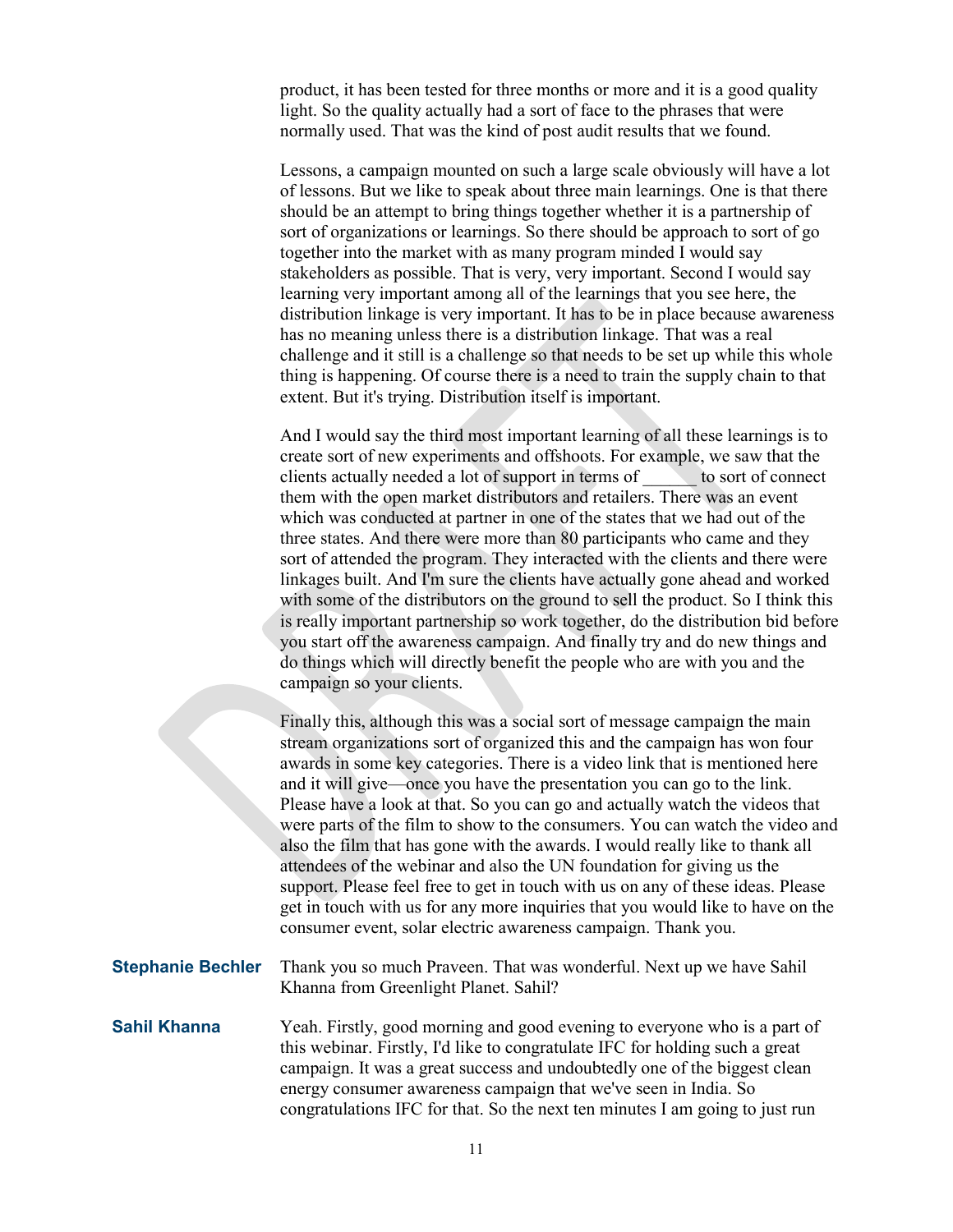you a little brief about our company, the benefits that such promotional campaigns really bring to a company like us. Then we are going to get a little specific on the kind of benefits that the Suryoday Campaign brought for us. And finally we are going to come down to the kind of awareness needs that a solar lighting company really has in a market like India.

So firstly I'd like to show the kind of market that we are currently present in. So Greenlight Planet is selling Sun King lanterns in about 40 countries. We have a model to deliver energy that everyone can afford. And to date we have reached about 4 million households and about 15 million daily users. We've generated about 7 million watts of rooftop solar energy to date and we've done about 704,000 metric tons of carbon dioxide offset from that. So as you can see a little more brief about the company. We are supported by about 6,000 micro entrepreneurs across the globe and we have about 100 plus distribution partners again using about 4 million houses. So that's just really brief about the kind of product portfolio that we have.

It starts with an \$8.00 Sun King Pico, goes up to a \$79.00 Sun King home system. So we start off with the range that everyone can afford which is giving the brightness of about 25 lumens. So for everyone who does not understand the technical terms of lumens we can compare it to the lighting of kerosene. So just as an example a normal kerosene light is giving a brightness of about ten lumens. So the category that we start with gives a brightness of about two and a half times that of a normal kerosene lantern at a very, very affordable price. We give out a two year warrantee on all our products and use electric batteries which makes sure that the products run for at least five years.

Coming on to the kind of distribution that we have, we have partnerships with micro finance institutions across the globe, agri-companies, telecomm, oil and gas agencies and our own early day network. We have more than 250 partnerships in more than 40 countries. We have more than 800 VLEs in India. VLEs, by VLEs I mean village level entrepreneurs who are basically commissioned agents and going from house to house in extremely rural and interior areas and making sure that people are aware about these products and have access to purchasing these products as well.

Our primary focus over time has been on higher value lanterns and home systems and recently on even low value solar lanterns. The \$8.00 lantern that you just saw is our retail product through which we are trying to reach as many households as possible. So we started focusing on affordability as well. Coming to the traditional channel, we've started partnerships with traditional FMCG distributors when we are trying to reach each and every retail outlet across the country.

Now talking about what benefits a solar lighting company like us can have from these promotional campaigns on a broad level one is customer awareness. Now when I'm talking about customer awareness in a country like India I am talking about the differentiation between branded and unbranded products. This is what the main focus of the IFC campaign was and I think it did a great job with creating that kind of a focus. And in fact that is what we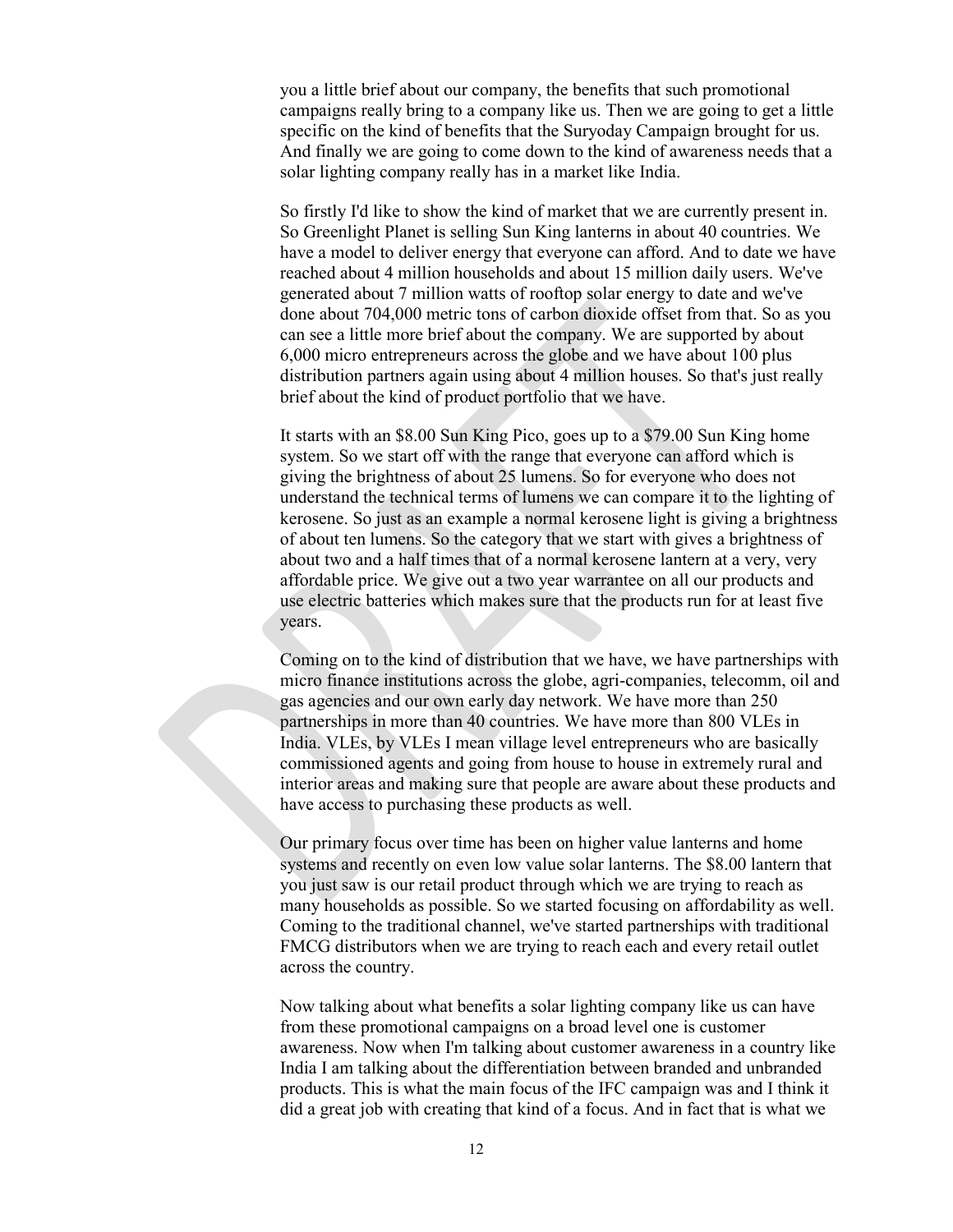are looking for as a solar lighting company. So what that will actually do is that that will make the customers understand that if products are a little more expensive than the cheaper substandard lower quality products why they're actually expensive and why they will—why or how they will actually get a payoff over a period of time.

Next is the distribution channel awareness. Just as much as costumer awareness is important in this field retailers and distributors should be equally aware about how these products are more beneficial for the customers and how highly rated products and good quality products can be beneficial for them as well as the customers at large. Finally we come at new marketing tools. This is another impressive finding that we found out from the campaign. They could help us identify and validate new marketing and communication tools to generate product awareness which is very, very important in a very rural market like India where if you have extremely, extremely rural areas which could be uncovered mostly and you won't even get to know what the customers would actually be thinking.

I'm going to move on to how we benefits exactly from the Suryoday campaign. So we are going to be a little more specific about the findings of this campaign. So firstly I'm going to come to the product placement in retail. So if we went through the slides that Praveen went through the key findings of this campaign was the feeder market concept. So when we are trying to do a retail coverage in a very complex geography becomes very, very difficult to cover all the retail outlets. And that's where a feeder market concept comes in and that is what I would call a smart awareness creation or smart marketing wherein you get to know that most of the retailers or most of the customers who are located in very interior regions would actually go to the feeder markets in order to buy more products or in order to see whether these products are available or not.

Mostly they're going to be feeder markets because at these feeder markets retailers and distributors are purchasing in bulk which gives them a higher range, more possibilities to give out discounts in the market which really attracts the people or the retailers or the distributors who are located in really, really interior areas. So discounts and the range of availability is something that is really attractive for all of these people who are coming from really interior areas because the access to all of these things is very, very limited for them.

Next we come on to the retail mindset. So village level retailers were keen on selling branded solar products provided that the distribution set up is robust with credit and service facilities. So this is one thing, another major finding that we got from the Suryoday campaign was that the distributors' interest and involvement is going to be higher if we are offering them a robust distribution structure. And as much as the quality of the products is important, servicing is equally important in order to create that positive mindset in the minds of the distributors as well as the retailers.

Now we're coming on to market effectiveness. We saw that the print media and line campaigns were extremely, extremely successful in order to create a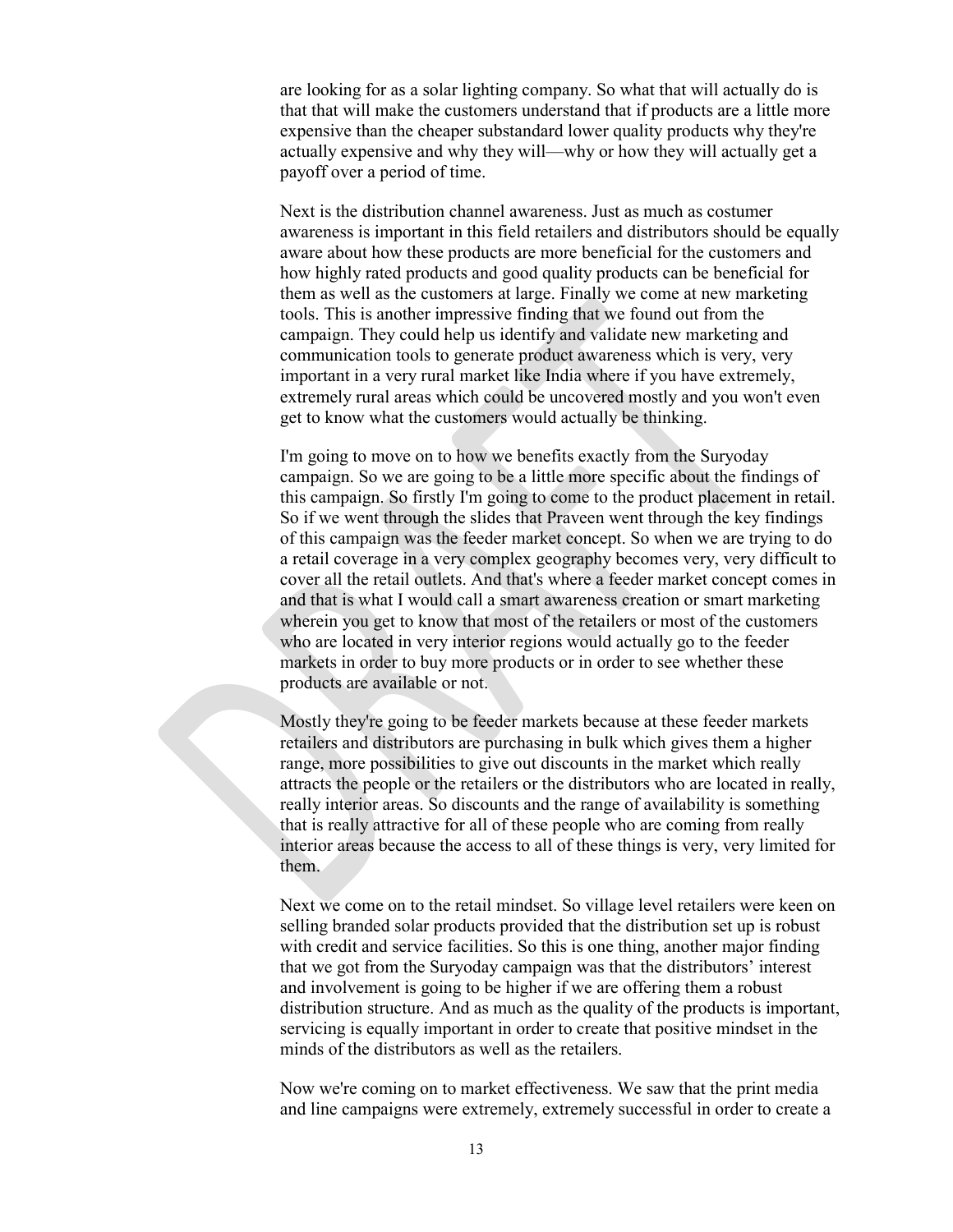positive impact. So a company like us gets to know where to channel most of our energies, our investments, our efforts. So that is another major finding that we got to know from a campaign like this. Now we come back to the price points for the customers. Now when I'm talking about the preferred price points for customers I am talking more about the impulse purchases. When we had one campaign happening in these areas the preferred price points or the average price points that we saw were low, especially around the \$8.00 to \$10.00 mark which was more affordable to the rural customers in one go to make an impulse purchase. So that is another good finding for us in a way that if we are doing line campaigns, if you wanted to do more consumer awareness we make sure that we have affordable products available to the customers at that point of time.

Next we come to connecting with stakeholders. It was very impressive how the distributor need was organized by Suryoday. It was called Suryodaya Mela and it helped companies like us connect to various stakeholders, distributors and retailers in Bihar. And the good thing is that we've signed up so many of these distributors and they're already distributing products for us in really interior regions of the state of Bihar in India. Finally we come to customer awareness. This is the most important point. The customer is reached out to with the help of this campaign were educated and made aware about the Sun King products in the market, what are their advantages and how they're actually cost effective in the long run which is actually the nearer they are right now the Indian market is very, very complex and there is a very, very high need of customer education.

And a campaign like this was a great win-win situation for companies like us as well as the customers who might not be knowing the kind of cost impact or the impact of good quality product that can be made in their lives. Awareness needs for the industry, we have the facts in front of all of you guys, an estimated 1.2 billion people which is about 17 percent of the global population did not have access to any electricity in 2013. Most of these places are in Sub-Saharan African regions and developing regions of Asia which really shows why an increased amount of awareness as well as availability is needed in all of these areas. We come to customer awareness, continued efforts to educate the customer about the quality, about the products, about the cost effectiveness.

All of these points are really, really important to insure a high level of customer awareness. I was in fact going through an \_\_\_\_\_ research which shows that 37 percent of the rural population in India lacks awareness about solar products and about 77 percent feel that they're really expensive. Now why they feel that these products are really expensive is the right question. This is because of the lack of education. This is because of lack of awareness. Now we come to awareness among the retail distribution channel. So as we told earlier as well awareness amount the retail distribution channel is equally important as customer awareness. If we educate all the retailers, all the stakeholders on the field they get to know about how a business can be sustainable for them and profitable for them as well as the customers in the long run.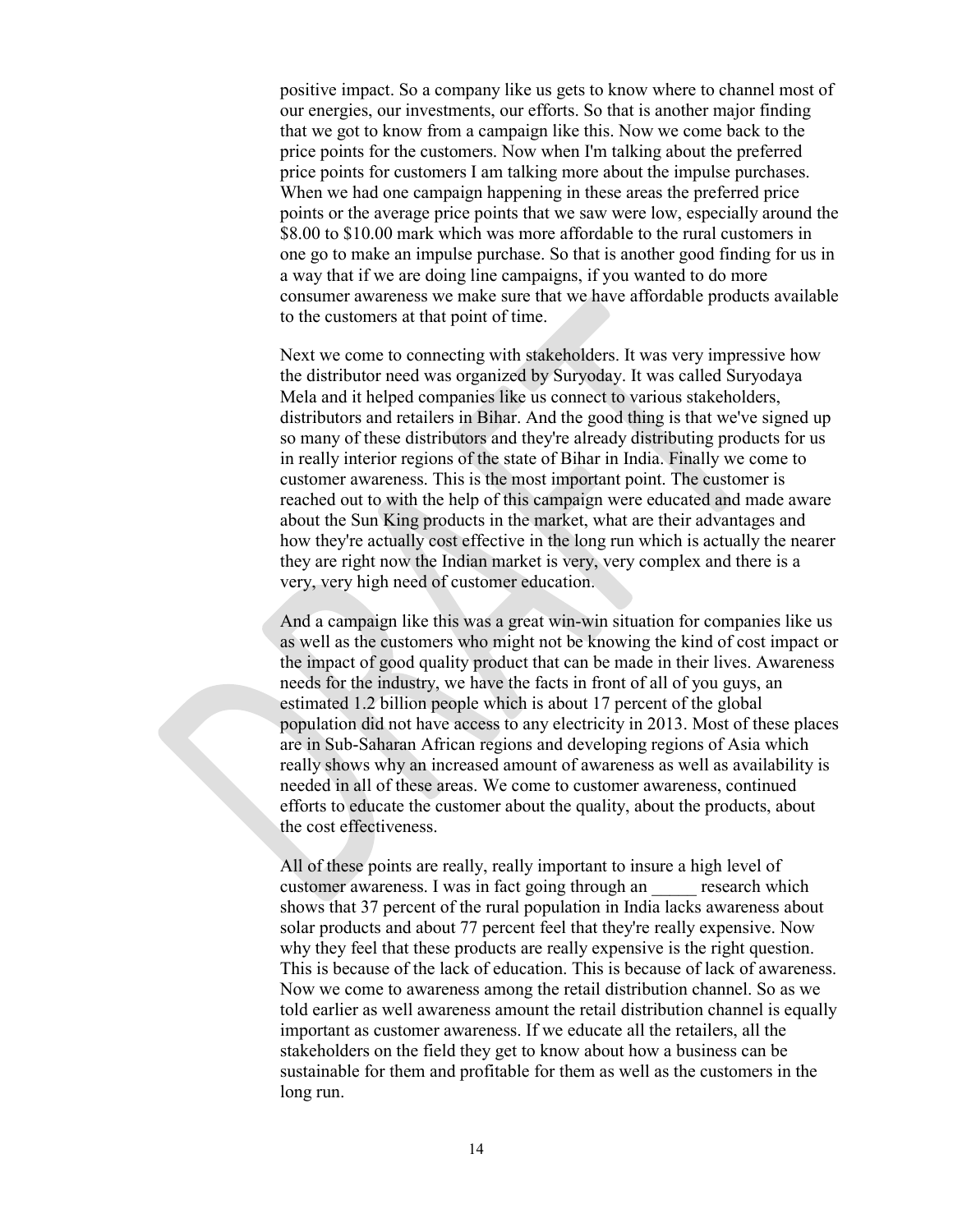Now we finally come on to the awareness among the institutional partners. Now we are talking about IFC rated products, high quality products that institutional partners might or might not be aware of. This is something that has to become a standardized across the market and IFC again is doing a great job with that by rating all the products, all the good quality products in the market and making sure that all of these institutions have a go to place in order to check that the products are standardized or not. That's it for my end. Any questions can be taken after all of the presentations are complete. Thank you guys. **Stephanie Bechler** Thank you very much Sahil. And our final presentation will be from Guarav Mehtas, the founder and CEO of Dharma Life. Gaurav? **Gaurav Mehtas** Yeah. Thanks. Good afternoon or good morning everyone. I hope I'm audible. So I'll just quickly give a bit of a background on Dharma Life and then talk about the Suryoday Campaign, our learnings and how we were involved. So we're a social enterprise which looks at training entrepreneurs in villages in India. We currently have trained 4,500 entrepreneurs across nine states in India and we have a goal of reaching 100,000 entrepreneurs and 50 million consumers by 2020. We're focusing I mean on the balance of women and entrepreneurs. So we're working on six causes, energy access, indoor air pollution, livelihoods and lifestyle education, nutrition and hygiene. **Stephanie Bechler** Gaurav, one moment please. Oh there it goes. The screen show was a bit delayed. Sorry to interrupt. Thank you. **Gaurav Mehtas** Ok. So just what do we do? Our business model is we would go into a village. We would recruit underprivileged or unemployed men and women, go train them in sales and entrepreneurship. We would then under the six causes I've mentioned to awareness campaigns and sort of drive behavior change and awareness for these products. We then would provide a supply chain solution to the village via the entrepreneur recruiting. And we would link into financing orders to bridge the affordability gap. And finally we would analyze sort of the whole behavior change and adoption that's actually happening and channel it back into our process. So that's roughly our business model. How did we engage with IFC? So we were actually involved I mean from the close to the beginning in terms of aligning with the IFC or on the campaign. We would be greatly benefitted from IFC's quality assurance program in terms of the selection of the products and the early kind of aligned to the fact that you would only be distributing products which are quality assured. And we partnered in apart from in the beginning strategy also around on level execution with IFC. So basically the involvement was I said on the planning side, mapping out sort of our distribution network with the root plan which IFC was taking and also expanding our distribution network towards the villages selected in the campaign as being the ones which are kind of priority villages.

We created basically entrepreneurs that we didn't have present so as part of the campaign a large number of entrepreneurs was created. Before the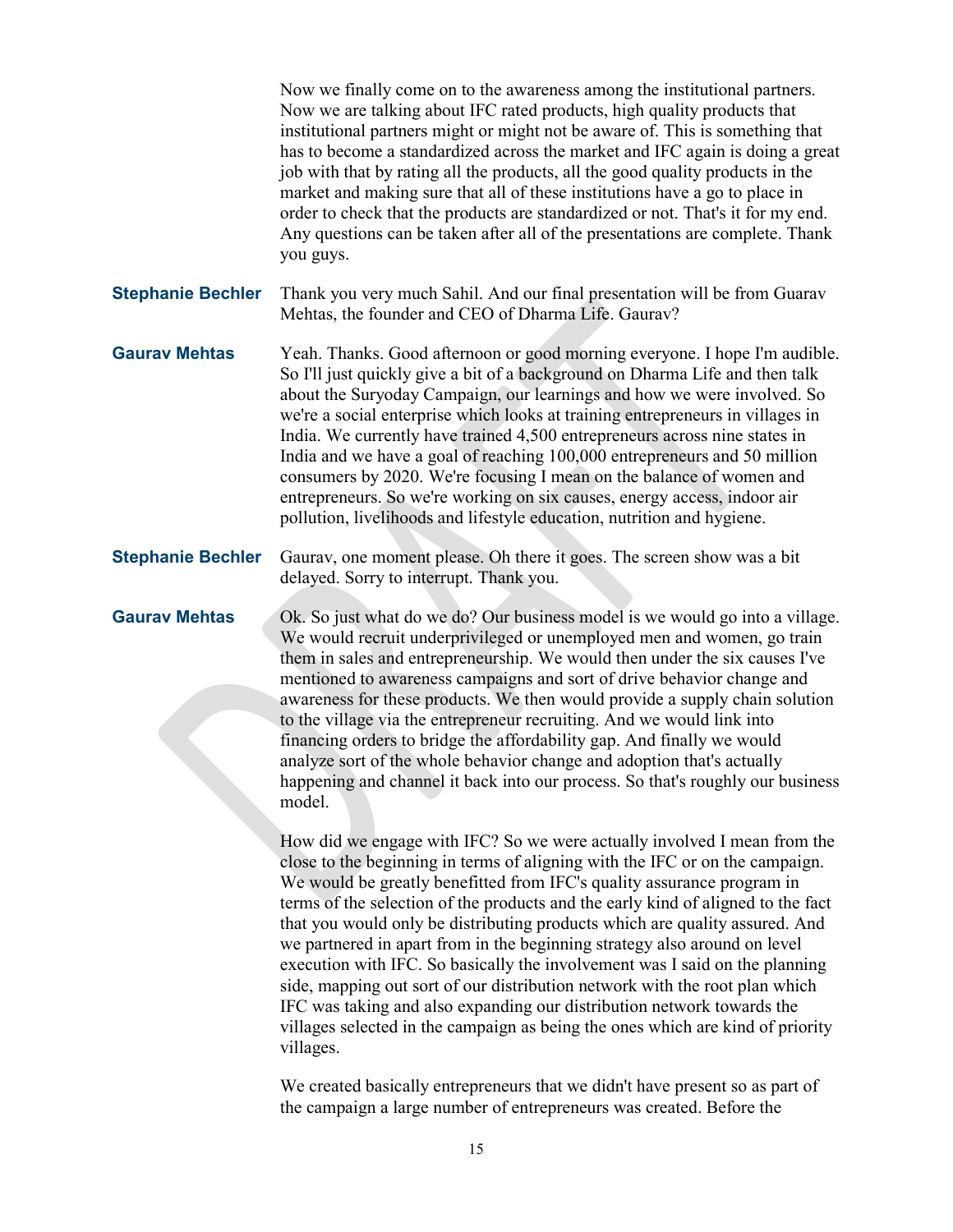campaign came to the village these entrepreneurs act as sales agents as well as sort of key opinion leaders who kind of create or help create getting the crowd together during the activity, also engaging the village in terms of preactivity and post-activity and post-activity specifically serving as sales agents towards distributing the solar lights selected in the campaign. We kind of worked extensively with the different vendors of product partners to align stock and make sure that it's available across and during the campaign. So most of sort of that stock was—this was a huge planning exercise given the large extent of the campaign.

And the idea was also that we would look at converting customer leads then with the stock as well as manage the after sales source. The team was completely overlapped with the IFC and the DWT teams which was the agency was executing. And we also kind of participated in the retailer engagement along with the entrepreneur. Just a few things around the campaign. So I have put some things because up here in terms of what happened during the campaign. As you can see during the three phases we have had significant results on sales. I think the two highlights I would share on this is that we had a 20 percent increase of sales of solar lights as I've mentioned before. We sell multiple products so from solar lights to clean cooking products, nutrition, hygiene and other sort of consumer durables. So the solar light category kind of had a large chunk in sales as to be expected. But it was definitely statistically significant and lasted post campaign.

The other, the market share of solar lights in that phase from our total sales jumped from 42 to 70 percent. And the other highlight is that given that we didn't have consumer financing aligned in this campaign which is obviously very difficult to do but it would be probably—if that would have been it would have been a perfect campaign. We had sales of lights largely in the

\_\_\_\_\_ categories. So the lower end of the solar lights actually sold on cash. The higher end did not really sell as well during the campaign given the lack of consumer financing available.

Then basically the other thing which was big highlight of this campaign for us was kind of the whole call centers leads which were created. We benefited greatly from the data provided by IFC as part of the campaign and I think we had a sort of a part from—also there was the high distribution level which was very useful for us from a sort of alignment of fighting of our channel perspective. But I think the main—so this is to highlight some of the ancillary activities of the campaign which were of great benefit to us.

So finally for us the campaign served as—so I think the question asked was how important it is to have distribution chain and we are a distribution company so probably my answer would be a bit biased. But at the same time I do think that having the channel in place before the campaign started greatly helped in minimizing the time to sort of for a customer to try and actually buy the product instantly after the campaign. So I think it's very important as part of planning for any consumer awareness campaign if the whole sort of conversion cycle is to be tested in that campaign apart from general awareness on the cause.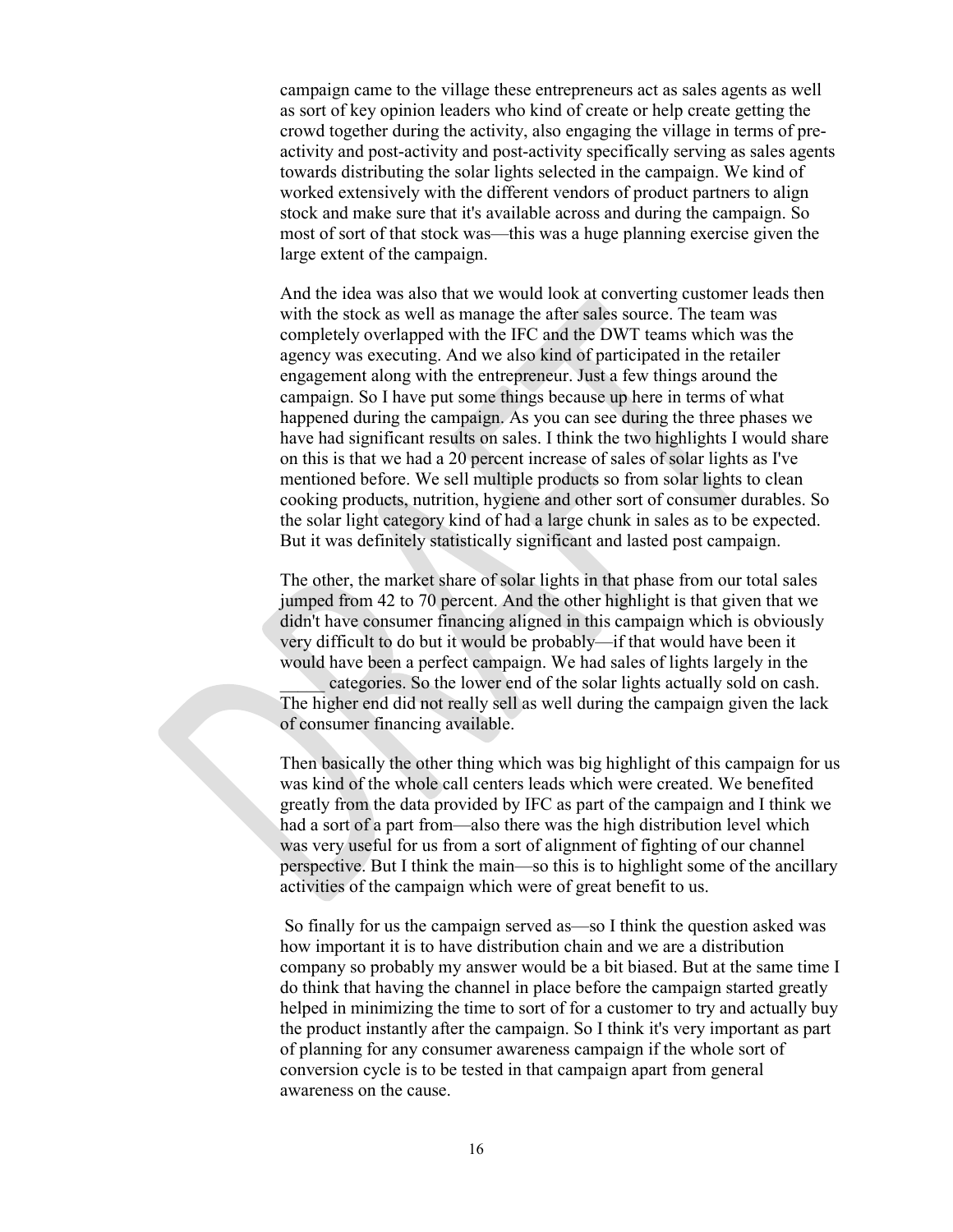For us the campaign helped in a big way to expand our channels. So I think we touched a large number of villages where we were not present. We had presence in the neighboring areas but were able through the campaign to launch the large recruitment drive which greatly expanded our channel and also greatly promoted the solar lighting or clean energy category as one of the core categories for them to start the sales force. And to that extent a lot of these entrepreneurs are people that are creating a livelihood so a great social impact from that perspective as well. The other thing, I mean building on from this they're actually taking some of the learnings from the campaign and developing further campaigns to scale up along similar lines. So working on that hopefully with IFC soon as well. That's just a quick summary from my end I think. Thank you.

**Stephanie Bechler** Great. Thank you so much to all of our panelists. Those presentations were outstanding. We have some great questions that have come in from the audience. And we will start with—this question is directed for Praveen. How was the call center approach managed and did the campaign involve the village or other local groups?

**Praveen Kumar** So sure. Good question. Unfortunately there's not enough time to sort of—I would have loved to go on and on about this campaign. So the call center itself is a topic and so on. So what we did was we had a toll free number which was taken and before the campaign and it was sort of plastered across the campaign and all kinds of media including the van or all kinds of posters, printouts, all the sales inserts. So it was sort of splashed across well in advancement. So that was the call center information that was given out. People, sort of the people who came to the van campaign actually came to know the number and they would call back and ask if they had questions.

> And there were people sitting in the call center who would answer the queries. And these people were trained, the members of the call center. They were trained in all products and the basic queries that were answered. And then the queries if there's sort of a specific manufacturing company or distribution company it was addressed to them. So it was sort of later on sent to them. So that is how the whole call center thing was looked back. So all the information that came was given to the concerned client.

> That is how it worked. And it is still on even after the campaign has ended so that people do not have any confusion even now if they want to buy a product. They will call about a particular kind of product, a brand or whatever. They can get back to us. That is one. Regarding as I've said we don't really work very closely with governments in our program and especially on the sort of the rollout of the campaign as concerned. So we did the key opinion leader thing and they were sort of concerted when the clients went to stakeholder awareness to some events and all that which are the good markets. But we did not sort of interact with the but the as a key opinion leader was definitely taken into sort of consideration and was discussed with and taken permission or whatever, was part of the campaign in that sense.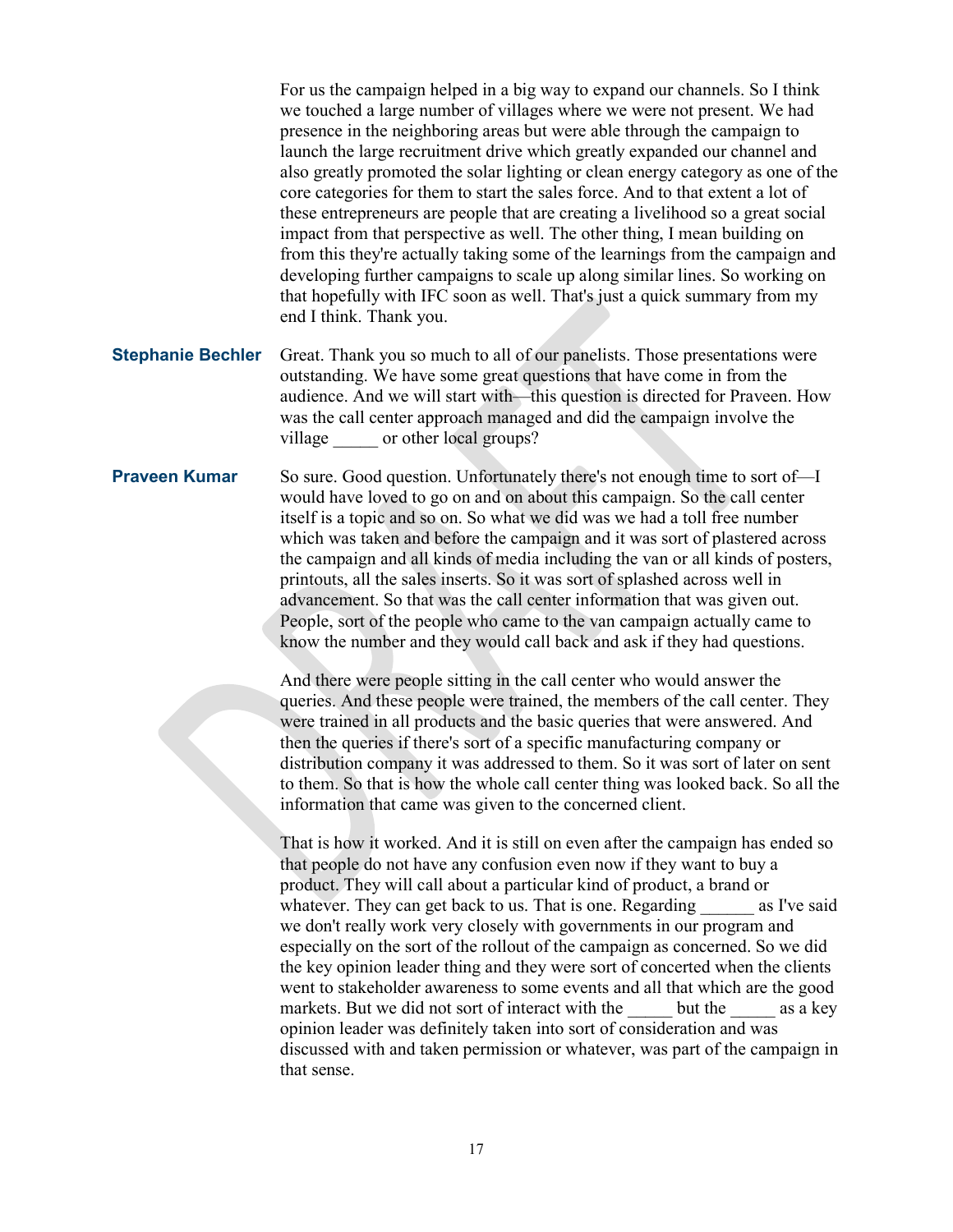| <b>Stephanie Bechler</b> | Great. Thank you so much. Our next question is for Sahil. Traditional<br>distribution chain makes the products a bit more pricey for end users which<br>should inhibit adoption. Does your company deal directly with end users?                                                                                                                                                                                                                                                                                                                                                                                                                                                                                                                                                                                                                                                                                                                                                                                                                                                                                                                                                                                                                                                                                                                           |
|--------------------------|------------------------------------------------------------------------------------------------------------------------------------------------------------------------------------------------------------------------------------------------------------------------------------------------------------------------------------------------------------------------------------------------------------------------------------------------------------------------------------------------------------------------------------------------------------------------------------------------------------------------------------------------------------------------------------------------------------------------------------------------------------------------------------------------------------------------------------------------------------------------------------------------------------------------------------------------------------------------------------------------------------------------------------------------------------------------------------------------------------------------------------------------------------------------------------------------------------------------------------------------------------------------------------------------------------------------------------------------------------|
| <b>Sahil Khanna</b>      | So I'd like to just clarify the question. Is the question—does the question say<br>that should we deal directly with end users and not the retail channel?                                                                                                                                                                                                                                                                                                                                                                                                                                                                                                                                                                                                                                                                                                                                                                                                                                                                                                                                                                                                                                                                                                                                                                                                 |
| <b>Stephanie Bechler</b> | Yes, it's asking if you do deal directly with end users at all.                                                                                                                                                                                                                                                                                                                                                                                                                                                                                                                                                                                                                                                                                                                                                                                                                                                                                                                                                                                                                                                                                                                                                                                                                                                                                            |
| <b>Sahil Khanna</b>      | Ok. Great. So that's actually a good question. So we actually have two<br>channels running in which one is what we call the energy officer model and<br>one is what we call a rural distribution channel. So in an energy<br>officer model what we do is that we have village level stock points and we<br>have energy officers which are also called commission agents or<br>These are village level entrepreneurs who would be independent<br>entrepreneurs doing their own jobs but would be working with us as<br>commissioned agents just to make some extra money.<br>So these commissioned agents go to the stock points, take the stock, go from<br>house to house and make sure that they're promoting these products, making<br>the customers aware and in turn selling these products to the customers. So<br>this is how we're reaching the customers directly, the traditional FMCG<br>channel is what we call the rural distribution channel which is fairly<br>new for our organization. We're seeing how successful it will be over time.<br>But right now we're seeing a good amount of throughput through the same<br>channels. So to answer your question, yes we are using both the channels<br>here. We are using a media channel as well as the traditional distribution<br>channel to make the products available to the customers. |
| <b>Stephanie Bechler</b> | Good to know. This next question is for Guarav. Are there any areas where<br>you felt the program was more successful than others? And any specific<br>socioeconomic factors that give a higher success rate for the campaign?                                                                                                                                                                                                                                                                                                                                                                                                                                                                                                                                                                                                                                                                                                                                                                                                                                                                                                                                                                                                                                                                                                                             |
| <b>Gaurav Mehtas</b>     | So I think the most successful area for us was the whole buzz it created for<br>someone who never had seen a solar light before. So the whole sort of visual<br>impact of the van and the video created—I think Praveen mentioned it won an<br>award. It was very, very impactful for someone experiencing solar lighting<br>for the first time. So I think that was probably one of the best parts of the<br>campaign for us because it really generated interest for people who had never<br>used a solar light.                                                                                                                                                                                                                                                                                                                                                                                                                                                                                                                                                                                                                                                                                                                                                                                                                                         |
|                          | From a socioeconomic perspective it's—I'm not sure how to answer this<br>question right now because I think it really—it covered many sort of layers of<br>villages and we were in a very-I mean I think there was a diverse spectrum<br>of villages taken. So I do think we covered a good cross section of different<br>types of socioeconomic profiles if that is what is meant by the question. I<br>wouldn't particularly highlight one specific one here.                                                                                                                                                                                                                                                                                                                                                                                                                                                                                                                                                                                                                                                                                                                                                                                                                                                                                            |
| <b>Praveen Kumar</b>     | May, I add a point here as well?                                                                                                                                                                                                                                                                                                                                                                                                                                                                                                                                                                                                                                                                                                                                                                                                                                                                                                                                                                                                                                                                                                                                                                                                                                                                                                                           |
| <b>Gaurav Mehtas</b>     | Please.                                                                                                                                                                                                                                                                                                                                                                                                                                                                                                                                                                                                                                                                                                                                                                                                                                                                                                                                                                                                                                                                                                                                                                                                                                                                                                                                                    |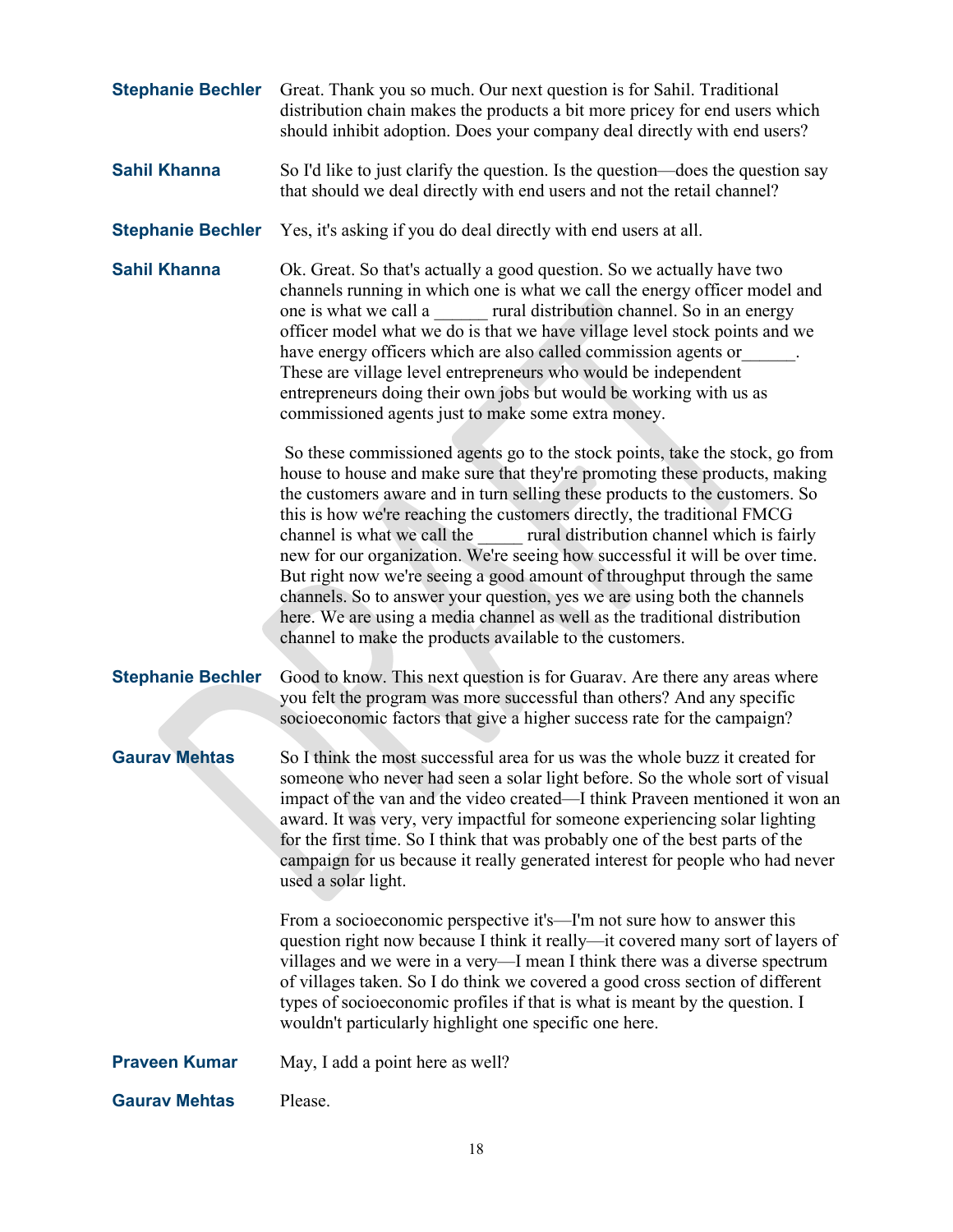| <b>Praveen Kumar</b>     | Yeah. This Praveen. So I just want to make one important point that needs to<br>be mentioned is that by selecting the villages itself it was taken care that the<br>area that we were going to not only are good but also people depending on the<br>usage of kerosene so in that sense to some extent of course if you're talking<br>about really off grid people and a high usage of kerosene in households for<br>lighting that was one of the categories of selection of villages where we went<br>to and the 9,000 villages that I have been telling you about. So that of<br>course—so in that sense, yes, it was considered. It was a very important<br>criteria for this. |
|--------------------------|-----------------------------------------------------------------------------------------------------------------------------------------------------------------------------------------------------------------------------------------------------------------------------------------------------------------------------------------------------------------------------------------------------------------------------------------------------------------------------------------------------------------------------------------------------------------------------------------------------------------------------------------------------------------------------------|
| <b>Stephanie Bechler</b> | That's great. And along those lines what learning can you all share on gender<br>either related to the targeting of male and female consumers with the<br>awareness campaign or related to women and men as distributors ore<br>entrepreneurs? Would anyone care to jump in on—ok. Well, we can move on<br>to the next question.                                                                                                                                                                                                                                                                                                                                                  |
| <b>Praveen Kumar</b>     | This is Praveen.                                                                                                                                                                                                                                                                                                                                                                                                                                                                                                                                                                                                                                                                  |
| <b>Stephanie Bechler</b> | Yeah.                                                                                                                                                                                                                                                                                                                                                                                                                                                                                                                                                                                                                                                                             |
| <b>Praveen Kumar</b>     | Yeah so I was holding on so that I was on mute. We did pay a lot of attention<br>to this whole thing. So I always mention the women sellers that we have<br>created in Rajasthan to an NGO. So there was a clear focus on gender. So if<br>you see right from the beginning when we spoke about the customer groups it<br>is very complicated now so the children and of course women influence men<br>and sort of men take the decisions. So it's all very complex. So in that sense<br>you have to address all groups and women were very important for us.                                                                                                                     |
|                          | So we have very clear-cut two mentions here. One is that women's groups and<br>the meetings that we had mentioned and there are a large number of those<br>meetings, more than 2,000 were sort of conducted. That is one. The second<br>about gender is the fact that there is the whole collaboration with NGO and<br>their sort of groups and the women there were actually incorporated, sort of<br>enrolled in the program and they have become now sort of a part of the<br>distribution chain. So yes, it was definitely a very huge and a very big focus<br>area for us in the country.                                                                                    |
| Hari Natarajan           | Yeah. And just to add here I think for us there was a specific segment in the<br>campaign which was women's group meetings, meetings which was covered<br>as part of the activities in the village and that was I mean specifically focused<br>on women which I mean for us it also led to specific sort of learnings around<br>use cases and engagement around female users. So that's kind of something<br>we have learned from and are developing further.                                                                                                                                                                                                                     |
| <b>Stephanie Bechler</b> | Great. Thank you so much. This question comes in. How do you assess the<br>quality of clean energy products, particularly the solar energy products?                                                                                                                                                                                                                                                                                                                                                                                                                                                                                                                              |
| <b>Praveen Kumar</b>     | So in terms of our quality assurance that I've already mentioned is one of the<br>key pillars and not only the pillars as I also mentioned was it's a gate actually<br>to get into sort of the program. So there is this quality assurance table that has<br>been developed by World Bank Group and it has been adopted by                                                                                                                                                                                                                                                                                                                                                        |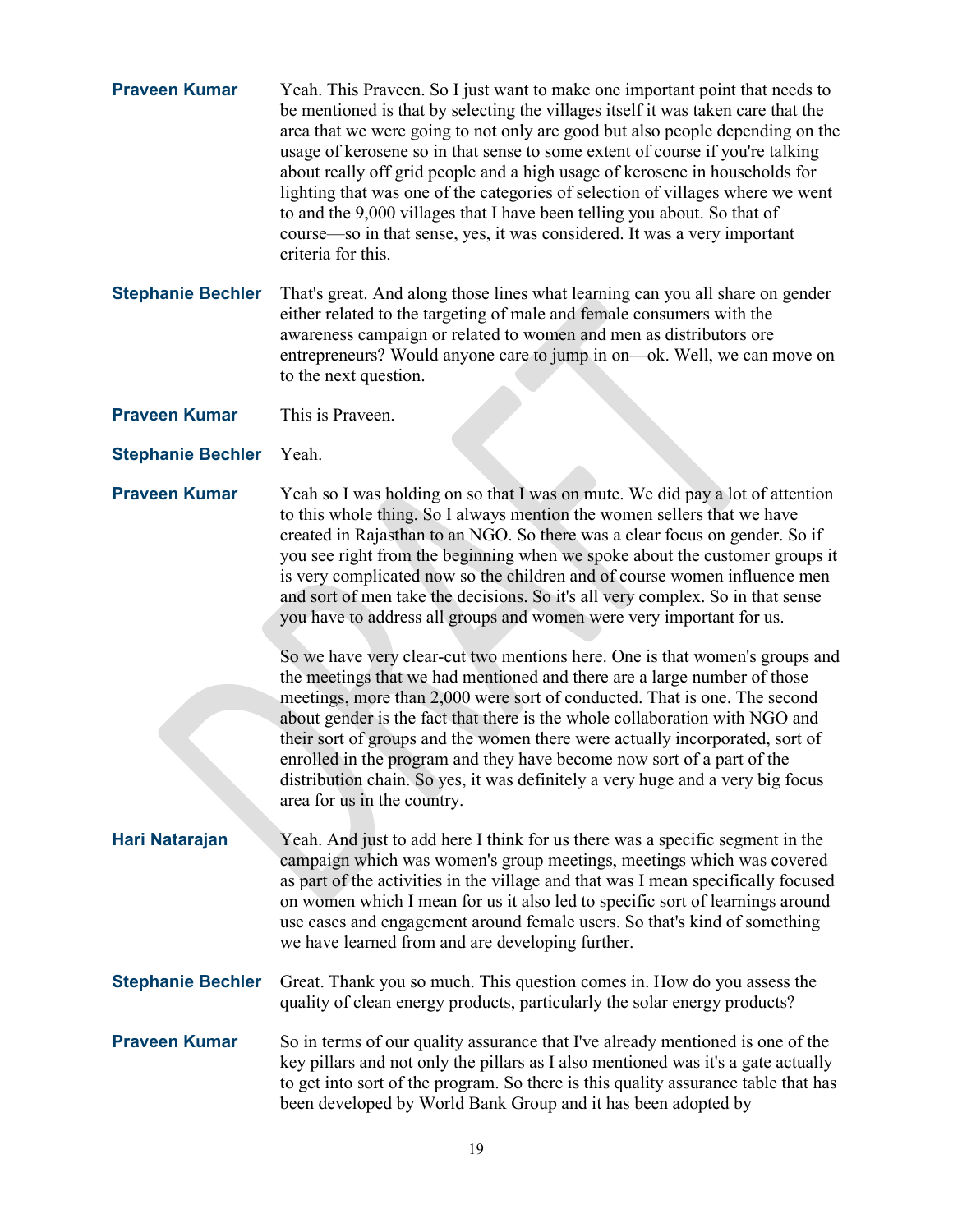|                          | international electric technical commission. And there are two actually layers<br>to the whole testing process which the first one is smaller and the next one is<br>the longer tests. This whole process takes about three to four months.                                                                                                                                                                                                                                                                                                                                                                                                                                                                                                                                                                                                      |
|--------------------------|--------------------------------------------------------------------------------------------------------------------------------------------------------------------------------------------------------------------------------------------------------------------------------------------------------------------------------------------------------------------------------------------------------------------------------------------------------------------------------------------------------------------------------------------------------------------------------------------------------------------------------------------------------------------------------------------------------------------------------------------------------------------------------------------------------------------------------------------------|
|                          | So it's really important for any sort of client or manufacturing company to<br>pass this gate and therefore quality is very important and quality assurance<br>standard is already sort of adopted by this international electric technical<br>commission. And there are labs which test the products and that is how we<br>take care of the quality aspect. So yes, there are standards and there are fixed<br>parameters and labs that do it and that is how it is conducted.                                                                                                                                                                                                                                                                                                                                                                  |
| <b>Stephanie Bechler</b> | Excellent. Our next question is also a general question for everyone. Grid<br>research and supplies improving rapidly. Also mini grids are becoming more<br>relevant. Do you see the grid and micro/mini grids affecting your business<br>model and the choices that are made by the consumers?                                                                                                                                                                                                                                                                                                                                                                                                                                                                                                                                                  |
| <b>Sahil Khanna</b>      | So I'd like to answer that question. This is Sahil. So when you're talking about<br>consumers who are preferring grids to the consumers who are actually using<br>smaller sized solar lighting solutions or home systems I think we're talking<br>about a completely different market segment here. So if you're talking about<br>those customers or grids coming in and threatening our current markets I<br>think we should be looking at energy access, availability as a whole and<br>thinking about good things for the customers in a way that if the grids are<br>growing and customers can afford it they should go ahead with it. And the<br>customers who cannot afford the bigger grids can go in for the small lighting<br>solutions or for the smaller home systems. So I think this is again a win-win<br>situation for all of us. |
| Hari Natarajan           | This is Hari. If I may add to that, so the grid extension doesn't necessarily<br>mean that energy is flowing through those wires. I think so somewhere all the<br>solutions which are currently there in the market are complimenting to each<br>other and not necessarily—well, there is a bit of competition I would say but<br>still by and large complimentary and the bottom of the pyramid in India is a<br>huge range of customers with different affordability levels, different needs for<br>services. And therefore at the present moment I think given that we've barely<br>touched a fraction of that unmet demand I think for the next 10 to 15 years at<br>least these solutions actually have their own relevance and role to play in the<br>market.                                                                              |
| <b>Stephanie Bechler</b> | Excellent. Thank you so much, Hari. Our next question is directed for<br>Praveen. It's kind of been touched on earlier but did you tailor any of the<br>Suryoday Campaign for individual manufacturers or were they generic<br>campaigns where multiple products were showcased simultaneously?                                                                                                                                                                                                                                                                                                                                                                                                                                                                                                                                                  |
| <b>Praveen Kumar</b>     | Yeah. So I guess is when some of the programs that we showed out of the van<br>it actually showcased all products. And that is what the complex part of the<br>whole campaign was which I mentioned right in the beginning that when you<br>have a one product category or one product of a brand or a company it's much<br>easier. In this case there were eight manufacturing companies and four<br>distribution companies so there was no particular client or company for which<br>the program was designed. It was designed as a common sort of awareness                                                                                                                                                                                                                                                                                   |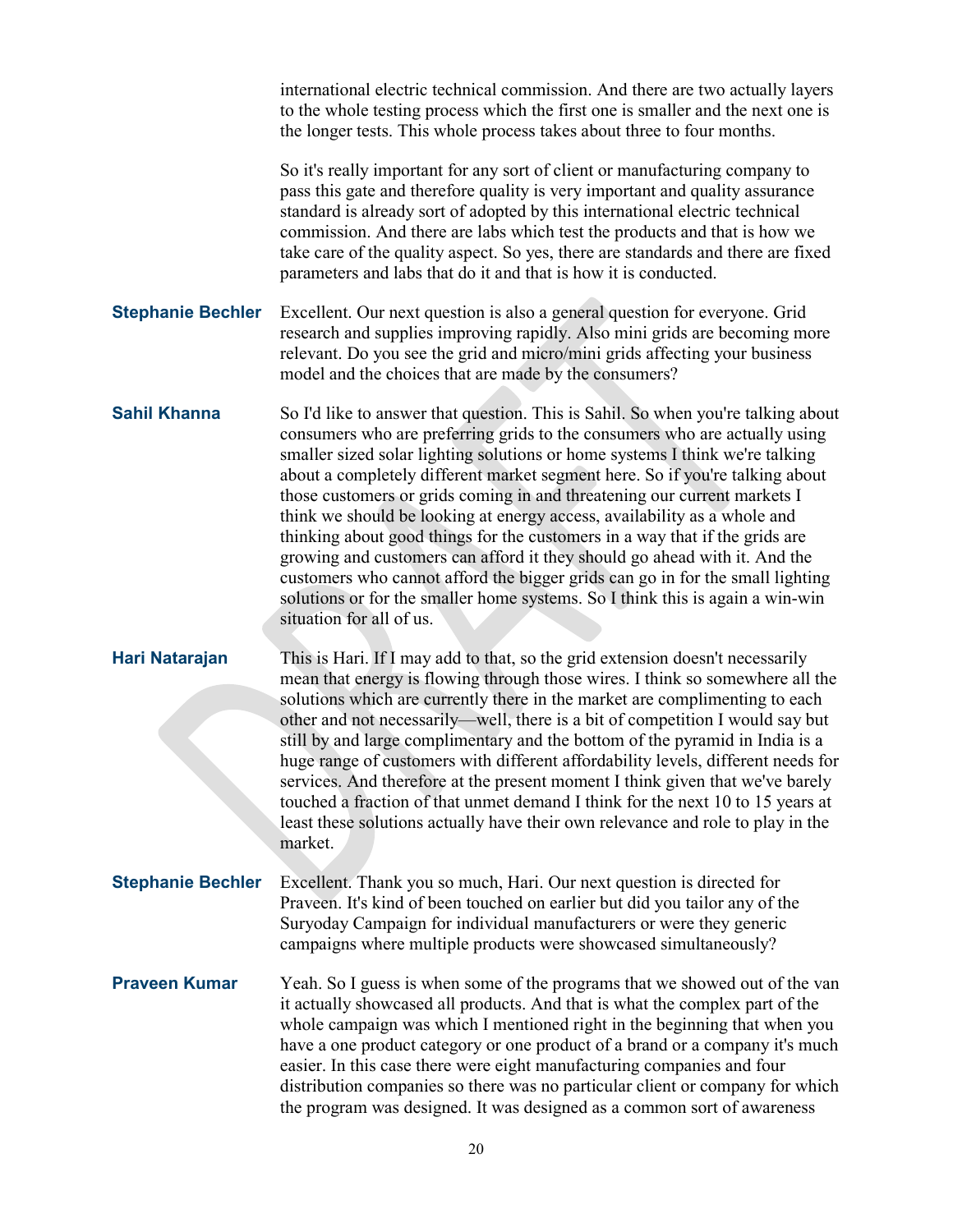|                          | campaign for the category as such. But then it was actually—there was one to<br>one sort of advisory or relationship or sort of strategy that was given to our<br>clients which I also mentioned. But the program was for the entire sort of<br>category.                                                                                                                                                                                                                                                                                                                                                                                                                                                                              |
|--------------------------|----------------------------------------------------------------------------------------------------------------------------------------------------------------------------------------------------------------------------------------------------------------------------------------------------------------------------------------------------------------------------------------------------------------------------------------------------------------------------------------------------------------------------------------------------------------------------------------------------------------------------------------------------------------------------------------------------------------------------------------|
| <b>Stephanie Bechler</b> | Great. And also someone is asking are there any Suryoday Campaigns<br>planned in the Chennai area?                                                                                                                                                                                                                                                                                                                                                                                                                                                                                                                                                                                                                                     |
| <b>Praveen Kumar</b>     | Which area is that?                                                                                                                                                                                                                                                                                                                                                                                                                                                                                                                                                                                                                                                                                                                    |
| <b>Stephanie Bechler</b> | I'm sorry. I could be pronounced it wrong. C-H-E-N-N -                                                                                                                                                                                                                                                                                                                                                                                                                                                                                                                                                                                                                                                                                 |
| <b>Praveen Kumar</b>     | Oh ok.                                                                                                                                                                                                                                                                                                                                                                                                                                                                                                                                                                                                                                                                                                                                 |
| <b>Stephanie Bechler</b> | I apologize.                                                                                                                                                                                                                                                                                                                                                                                                                                                                                                                                                                                                                                                                                                                           |
| <b>Praveen Kumar</b>     | So no that's fine. That's fine. So Chennai is actually in the southern part of the<br>country and this time this campaign was as I said it's a large country. In three<br>states itself the total population is around 400 million of these three states<br>together. So it was only in these three states. It's not gone to any other state<br>apart from Uttar Pradesh and Rajasthan.                                                                                                                                                                                                                                                                                                                                                |
| <b>Stephanie Bechler</b> | Ok. And another question for Praveen. Did you encounter any counter<br>campaigns where incompatible products were promoted possibly from a<br>company which were not relevant or useful in the long run?                                                                                                                                                                                                                                                                                                                                                                                                                                                                                                                               |
| <b>Praveen Kumar</b>     | No. We did not. We did not.                                                                                                                                                                                                                                                                                                                                                                                                                                                                                                                                                                                                                                                                                                            |
| <b>Stephanie Bechler</b> | Great. Our next question is the solar street lights promotion, wind operated<br>water lifting systems and they face failure in many places in India. Do you<br>have any opinions on that? The solar street light promotions and wind<br>operated water lifting systems?                                                                                                                                                                                                                                                                                                                                                                                                                                                                |
| Hari Natarajan           | I kind of on mute at the same time and started talking. Could you just repeat<br>that? Wind operated systems you said –                                                                                                                                                                                                                                                                                                                                                                                                                                                                                                                                                                                                                |
| <b>Stephanie Bechler</b> | No problem. So the question is asking for opinions on solar street lighting<br>promotions and wind operating water lifting systems since they're facing<br>some failure in different parts of India?                                                                                                                                                                                                                                                                                                                                                                                                                                                                                                                                   |
| Hari Natarajan           | Ok. So wind operated water pumps we have not seen—I mean there were a<br>lot historically but I haven't seen any recently so I'm not sure about that and I<br>would not take it on. On solar street lighting at least historically I think the<br>failure has not been so much around the technology but it's really around just<br>very poor implementation practices especially around the government<br>subsidized schemes. So just a little example. Again I don't have exact data to<br>back up what I'm saying but I've seen instances where a solar street light has<br>been installed outside a government leader's house and that's because he picks<br>where the street light goes. And it's under the cover of a huge tree. |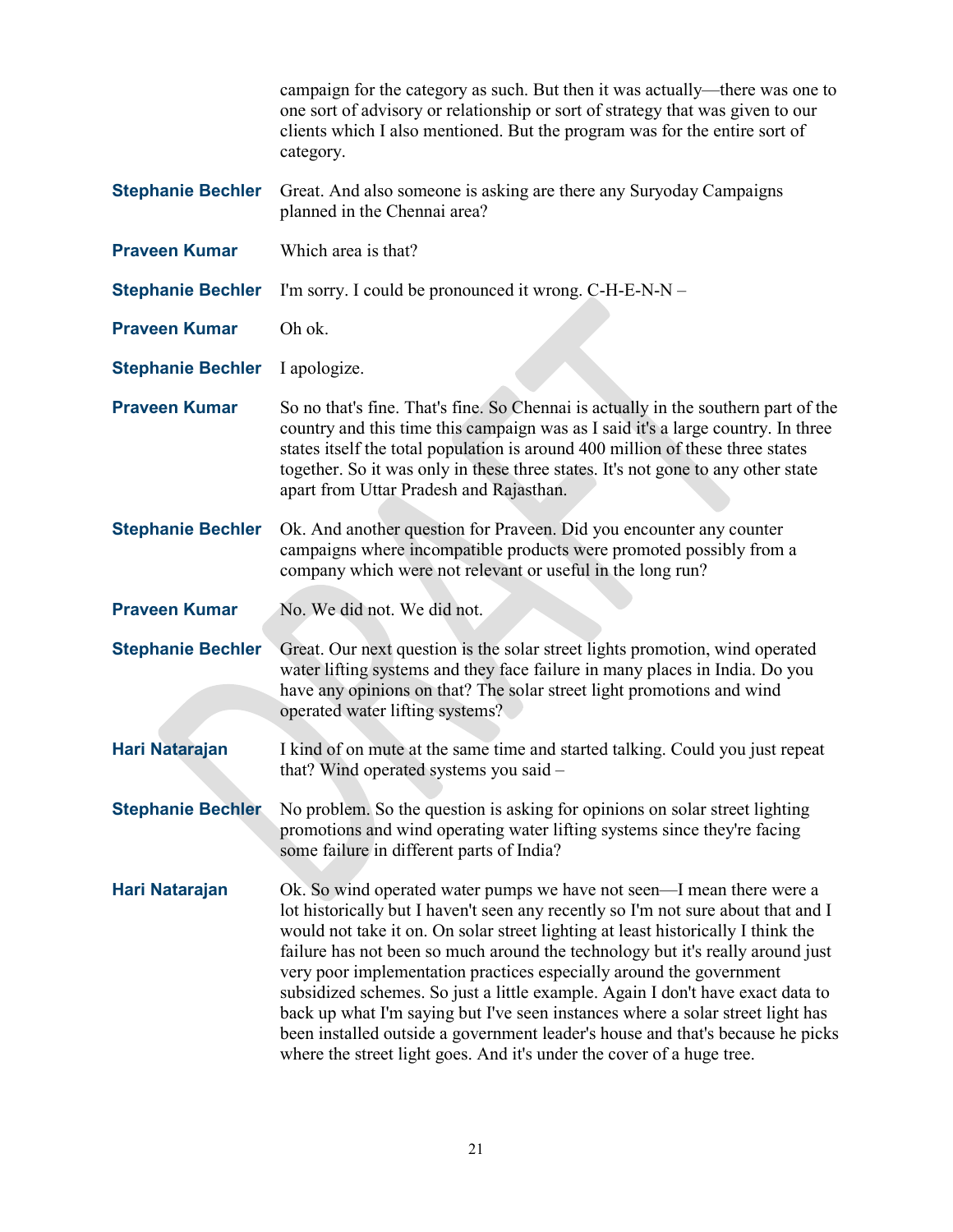And then when you're asking "Hey, listen. Why did you even put it? It cannot be in a shaded area. You need to cut the tree off or something like that" and he would say "Listen a street light works on the first day and after that it didn't work so I didn't really see a point in doing anything, trimming the branches of a tree and such." So it's just been very poor implementation historically and I would even suggest that people who have concerns around this can look at some of the more recent government programs. I mean I have interpreted it myself recently and a lot of the installations that are coming under the government schemes are much more well thought out implemented well and those street lights are actually doing quite well. I don't think there is any real concern around the technology itself but it's really about how its implemented and whether there is any servicing provided for these systems once they're on the ground.

- **Stephanie Bechler** Great. Thank you, Hari. Another question for Praveen. The program has generated a lot of interest and also a great market for solar products. The asker would like to know if there are any plans for recycling or disposal of the products in the long run?
- **Praveen Kumar** Not part of this program as such but I'm sure there is. This is going to be an important issue. So it's the solar lighting has this component which should take care of this aspect.
- **Stephanie Bechler** Great. And that is the end—that is the last question that's come in. We'll take time to do a brief survey for everyone but if you have any last minute questions feel free to send those along. If we can't get to any more we will send out the question log to the presenters at the end. So please, you still have some time to get those questions in. Right now we would have five short questions for the attendees and your feedback is really important so we can make sure we're doing a good job with the webinar and improve. The first question is on the screen now. The webinar content provided me with useful information and insight. Great. Thank you.

The next question, the webinar's presenters were effective. Please select strongly agree, agree, not sure, disagree or strongly disagree. Thank you very much. And the third question, overall the webinar met my expectations. Thank you very much. And the fourth question, do you anticipate using the information presented in this webinar directly in your work and/or organization? And now our final question, do you anticipate applying the information presented to develop or revise policies or programs in your country of focus? Great. Thank you all so much for answering our survey.

On behalf of the Clean Energy Solutions Center I'd like to extend a thank you to all of our expert panelists and to our attendees for participating in today's webinar. We've had a terrific audience and we very much appreciate your time. I invite our attendees to check the Solutions Center website if you would like to view the slides and listen to a recording of today's presentation as well as previously held webinars.

Additionally you will find information on upcoming webinars and other training events. We are now posting the webinar recordings to the [Clean](https://www.youtube.com/user/cleanenergypolicy)